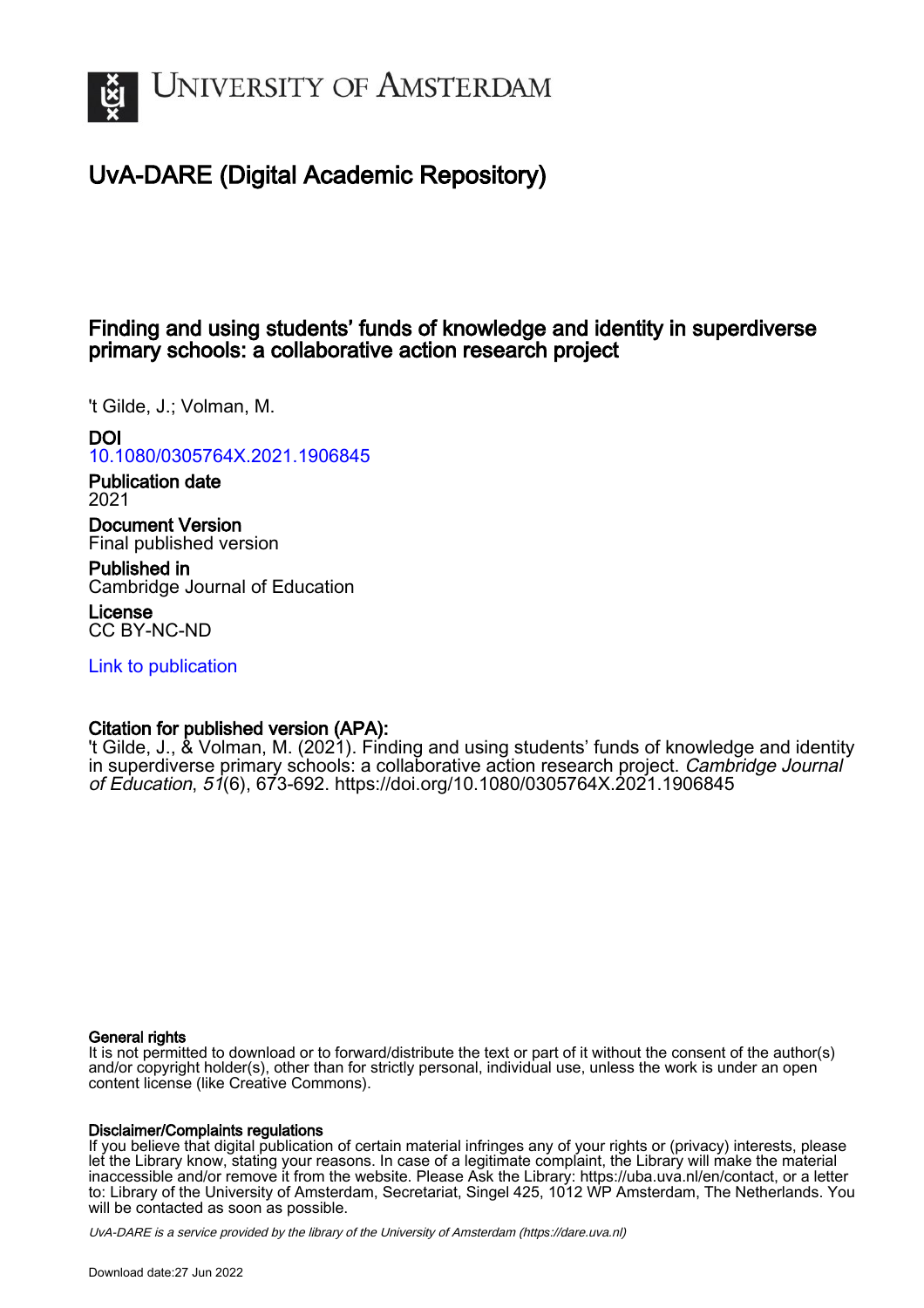**a** OPEN ACCESS **a** Check for updates

Routledae Taylor & Francis Group

# **Finding and using students' funds of knowledge and identity in superdiverse primary schools: a collaborative action research project**

Judith 't Gilde and Monique Volman

Research Institute of Child Development and Education, University of Amsterdam, Amsterdam, The **Netherlands** 

#### **ABSTRACT**

Sociocultural diversity in classrooms can result in inequality, when discontinuities between school and home make children perform below their abilities. Funds of knowledge/identity theory makes a plea for building on the skills and knowledge that students acquire in their families, communities and peer groups, and that may not be recognised by teachers, when they are from different sociocultural backgrounds to their students. In a collaborative action research project the authors investigated how primary school teachers can use students' funds of knowledge/identity (FoK/I) in their superdiverse classrooms. Data were collected through pre-structured logbooks, teacher interviews and focus groups. The analyses result in a framework that suggests ways to find students' FoK, and that categorises FoK/I-related teaching practices along two dimensions: (1) individual students' resources vs. collective resources; and (2) scope of the teaching activities. The authors also identify sources of FoK/I and discuss the pedagogical competences teachers need to integrate FoK/I into their teaching.

#### **ARTICLE HISTORY**

Received 6 September 2020 Accepted 18 March 2021

#### **KEYWORDS**

Funds of knowledge; funds of identity; (super)diversity; equity; primary school

## **1. Introduction**

In the increasingly diverse educational contexts in contemporary societies, students may experience a gap between what they learn at home and what is expected from them at school (Banks, 1993; Cockrell, Placier, Cockrell, & Middleton, 1999). Teachers, on the other hand, with different cultural and social backgrounds to their students, do not always recognise the knowledge and skills that students acquire outside of school. This discontinuity between school and home can result in students, particularly those with an ethnic minority or lower social economical background, losing their interest in school and performing below their abilities (Bronkhorst & Akkerman, 2016; Lee, 2001; Vedder, Horenczyk, Liebkind, & Nickmans, 2006).

The funds of knowledge (FoK) approach was introduced and developed with the aim of bridging the gap between home and school, while avoiding deficit theorising. According to a deficit paradigm, differences in academic achievement by different

© 2021 The Author(s). Published by Informa UK Limited, trading as Taylor & Francis Group.

This is an Open Access article distributed under the terms of the Creative Commons Attribution-NonCommercial-NoDerivatives License (http://creativecommons.org/licenses/by-nc-nd/4.0/), which permits non-commercial re-use, distribution, and reproduction in any medium, provided the original work is properly cited, and is not altered, transformed, or built upon in any way.

**CONTACT** Monique Volman  $\otimes$  m.l.l.volman@uva.nl **Research Institute of Child Development and Education,** University of Amsterdam, Nieuwe Achtergracht 127, PO Box 15776, 1001 NG, Amsterdam, The Netherlands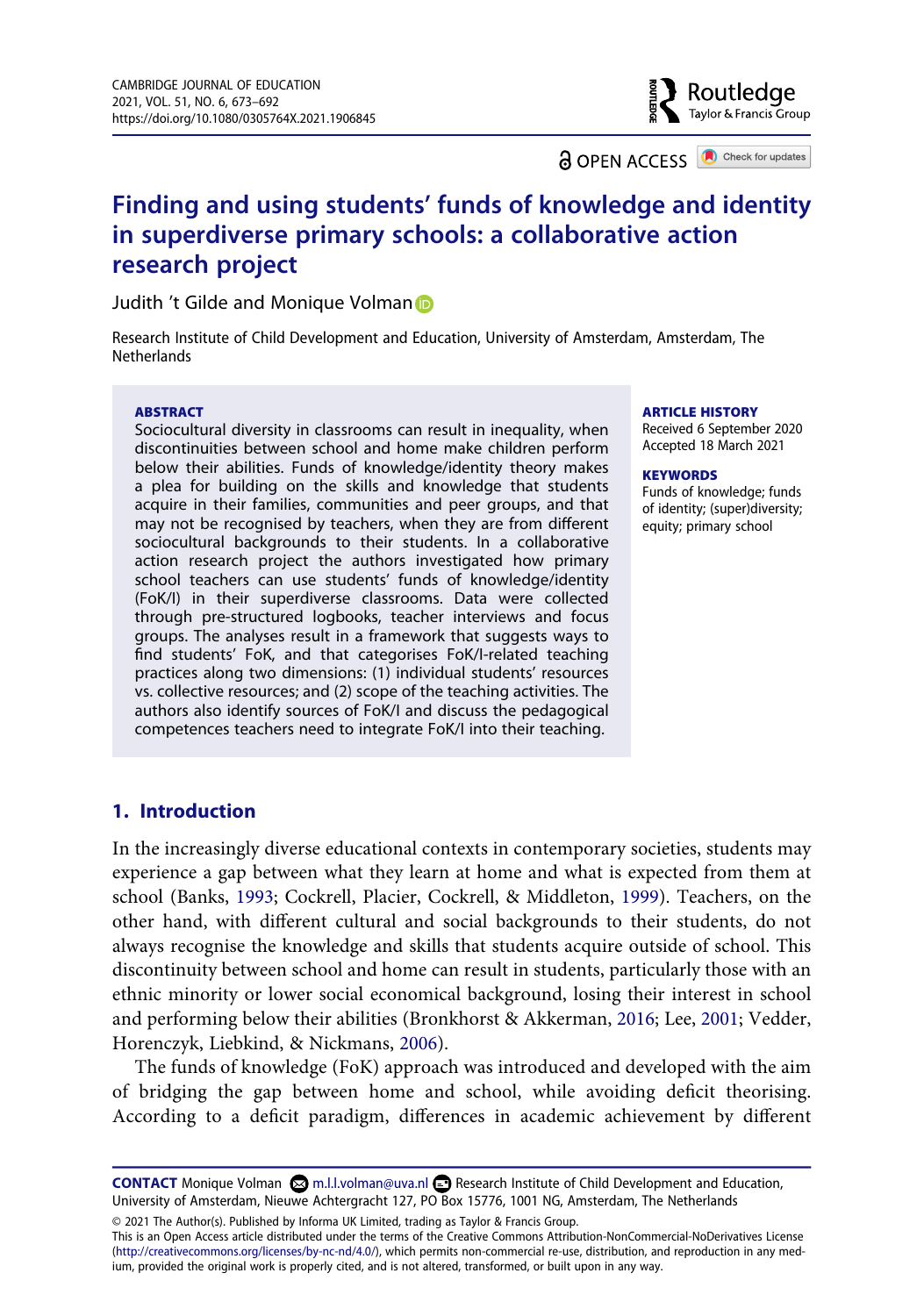groups of students are due to deficiencies within students, their families and/or their culture (Valencia, 2010). Those groups may include immigrants, indigenous students, other culturally minoritized groups and students from families with low socioeconomic status. Central to the FoK approach, on the contrary, is the assumption that students are competent and have valuable knowledge and skills, developed through their life experiences outside school. Various ethnographic studies were conducted, showing the accumulated bodies of knowledge, skills and information available in students' households and communities (González, Moll, & Amanti, 2005; Moll, Amanti, Neff, & González, 1992). Also, several authors have documented how teachers can draw on those family and community FoK and use them for pedagogical purposes (Andrews & Yee, 2006; Joves, Siques, & Esteban-Guitart, 2015; Moje et al., 2004; Moll et al., 1992).

More recently, however, scholars have pointed out that family and community FoK do not necessarily coincide with students' interests and experiences (Esteban-Guitart & Moll, 2014; Rios-Aguilar, Kiyama, Gravitt, & Moll, 2011). For instance, Subero, Vujasinović, and Esteban-Guitart (2017) explain that having parents with knowledge and skills with regard to agriculture does not necessarily mean that children have incorporated those and that they are meaningful to them. Recent studies in the FoK field have therefore looked more specifically at children's FoK and shown that students' interests, talents and passions may also find their origin in sources other than the household or community (Andrews & Yee, 2006; Hedges, 2015; Hedges, Cullen, & Jordan, 2011; Moje et al., 2004; Subero, Vila, & Esteban-Guitart, 2015; Sugarman, 2010). In response to the wish of broadening the FoK approach, the concept of funds of identity (FoI) was introduced (Esteban-Guitart, 2012, 2016). The concept of FoI refers to 'the simple premise that people have and accumulate not only their households' funds of knowledge but also life experiences that ultimately help them to define themselves' (Subero et al., 2017, p. 251). In studies that are based on this concept, in addition to ethnographic research, methodologies such as having students produce identity artefacts (e.g. texts or drawings) or other arts-based methods are used to reveal students' interests and build on these to promote and support learning (Esteban-Guitart, 2014; Subero et al., 2017).

When we introduced the funds of knowledge and funds of identity (FoK/I) approach in our collaboration with primary schools in Amsterdam, The Netherlands, it particularly inspired teachers in schools with a diverse student population. Several teachers expressed the wish to identify their students' FoK/I more systematically and draw on these pedagogically. However, they felt the literature did not offer enough relevant support for their specific situation: classrooms that include students with diverse socio-economic status and cultural backgrounds and schools lacking the resources to allow them to do home visits. This resulted in a collaborative action research project with 13 primary school teachers in which we inventoried and created examples of good practice of working with students' FoK/I. Our aim was to develop an overview of methods for working with FoK/I that would be useful and inspiring for other teachers. We also aimed to contribute to the theory of FoK/I, through new insights in students' FoK/I, and pedagogical approaches to identifying and building on these. Our research question was: 'How do teachers in primary schools with a diverse student population find students' funds of knowledge/identity and use these in their teaching?'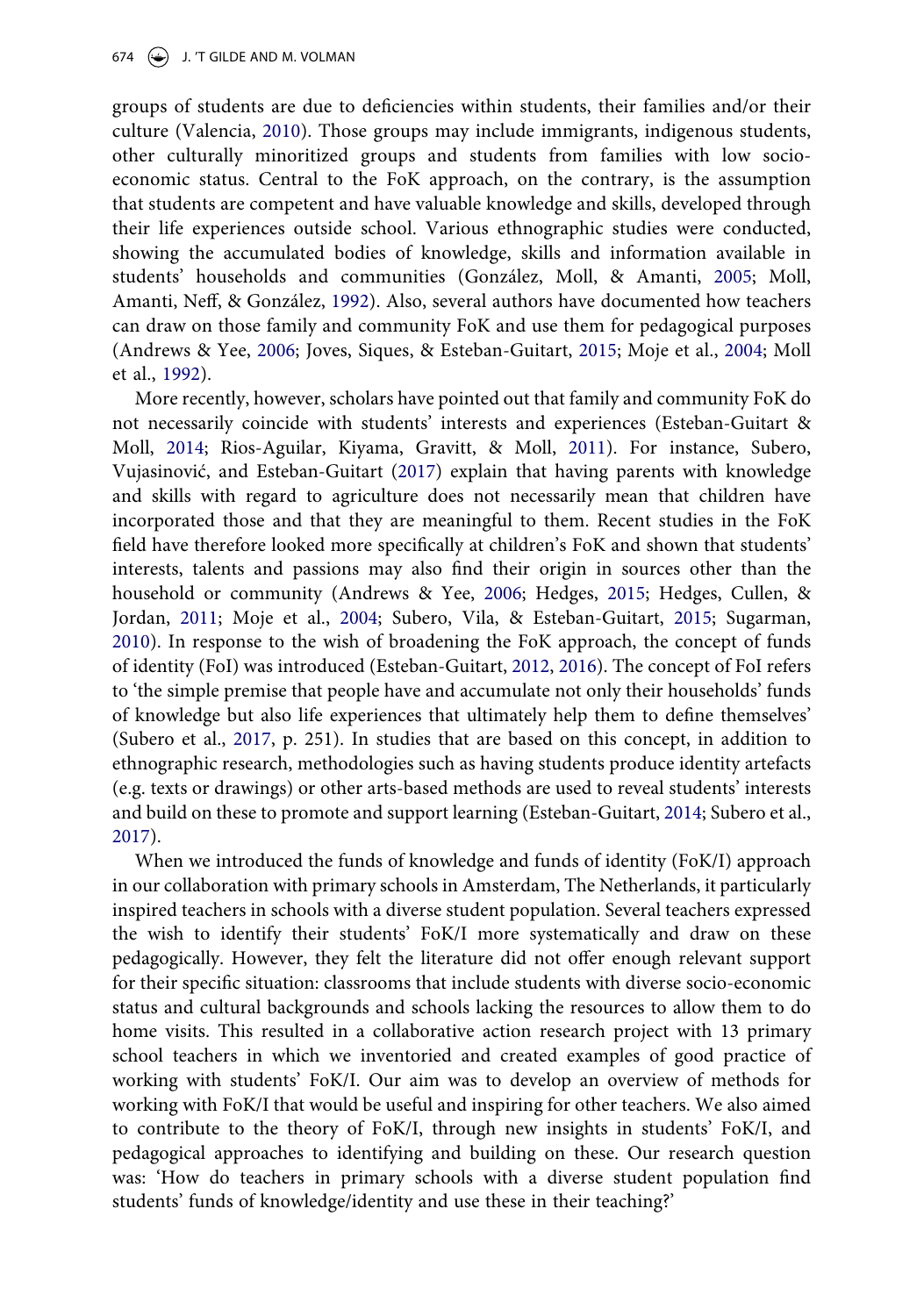#### *1.1. Funds of knowledge*

While many theories about discontinuity between home and school emphasise students' deficiencies, the theory of funds of knowledge (FoK) focuses on students' competences. Moll et al. (1992, p. 133) refer to the FoK concept as 'these historically accumulated and culturally developed bodies of knowledge and skills essential for household or individual functioning and well-being'. In their research project teachers worked as researchers who, through ethnographical research conducted during home visits, studied the households of their students. These households proved to be a rich source of funds of knowledge concerning farming and animal management, construction and building, trade, finance, medicine, household management, and so on. These funds of knowledge were subsequently used in the classroom to relate the curriculum to the students' lives. In the literature several examples can be found that build on this approach (Andrews & Yee, 2006; Ares & Buendía, 2007; Hogg, 2015, 2016; Lee, 2001; Mercado, 2005; Olmedo, 2004; Rubinstein-Avila, 2006). For instance, Andrews and Yee (2006) collaborated with a teacher to investigate the lives of two minority ethnic children (one Bengali, one Pakistani) in their family and community in the UK. This allowed the teacher to see how these children were engaged in mathematical activities at home, resulting in knowledge that could be drawn on in class. Hogg (2016) discussed how, in cooperation with parents and students, teachers learned about students' FoK and consequently designed learning activities based on these. For example, one teacher scaffolded her students' learning about Roman warriors by encouraging him to use and compare what he already knew about Māori warriors, such as traditional burial practices.

Several positive effects of using students' funds of knowledge have been described. The use of funds of knowledge in the classroom can contribute to improving the relationship between students and teachers, because the teacher gets to know the student in a broader context than only the classroom and because exchanges between students and teachers become more active and personal (Barton & Tan, 2009; Irvine, 2003; McIntyre, Rosebery, & González, 2001; Moll et al., 1992). Drawing on students' experiences also invites them to actively share and participate in the learning process, building bridges between students' experiences and the formal curriculum, and thus supporting academic learning (Subero et al., 2017). Furthermore, visiting households allows the creation of a relationship of mutual learning and trust between teachers and families, and may reduce prejudices and stereotypes (González & Moll, 2002; Moll et al., 1992).

## *1.2. Funds of identity*

Two limitations of the FoK approach have been pointed out, and the concept of Funds of Identity (FoI) was suggested as a complementary and innovative view to solving these (Esteban-Guitart & Moll, 2014; Hogg & Volman, 2020). The first limitation concerns the focus of FoK research, which is on the knowledge and lived experiences within the household and the community. However, as pointed out in the introduction, family and community knowledge is not necessarily meaningful for students (Subero et al., 2017). Moreover, the family and the community are not the only possible sources of students' FoK. Moje et al. (2004), for example, identified students' experiences with their peer groups and popular culture as additional sources of their FoK. They thus distinguished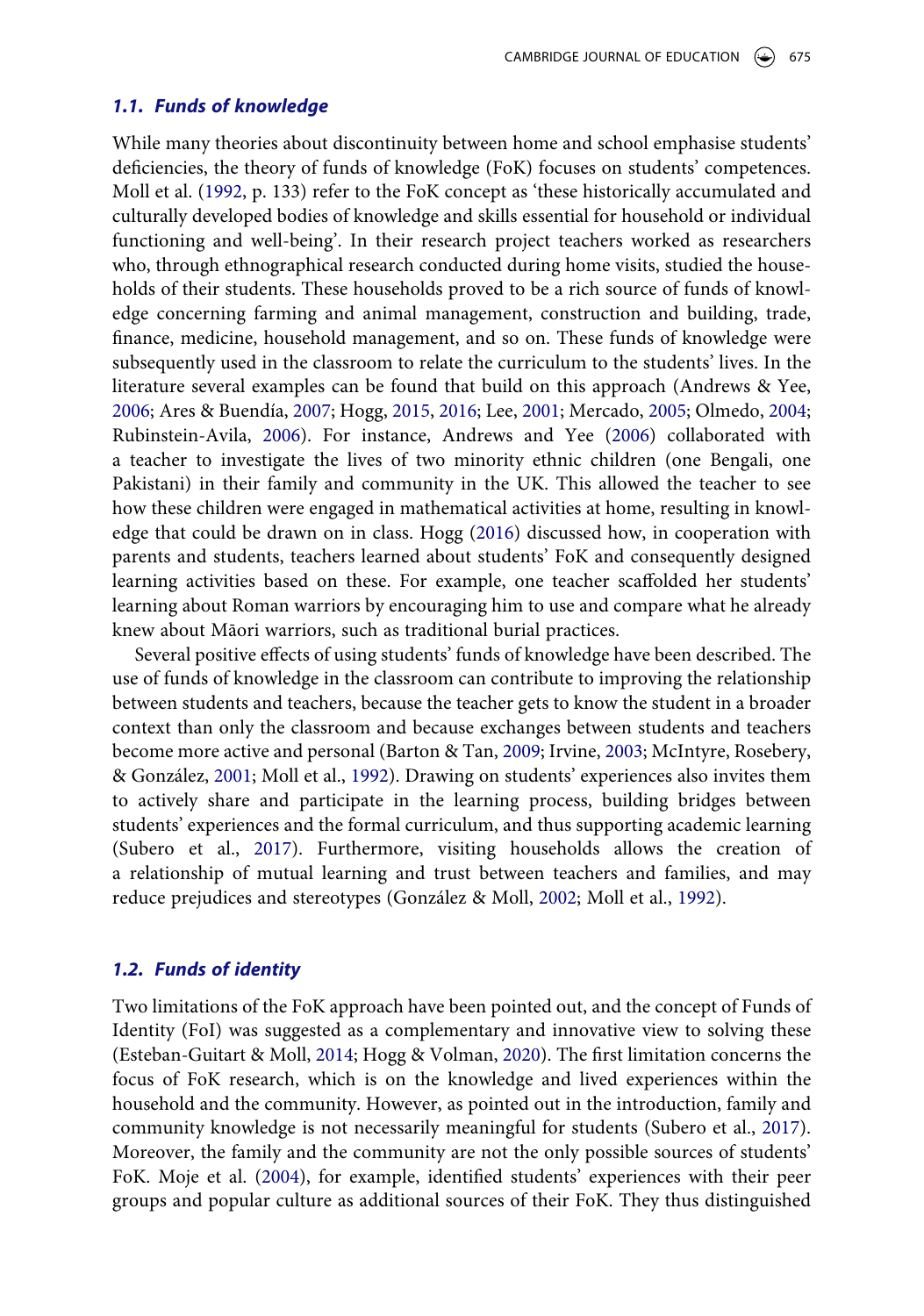four sources of secondary school students' FoK: family; community; peers; and popular culture. Students' family funds of knowledge mostly appeared to revolve around parents' work in and out of the home, and students' travelling across countries. Community funds were related to ethnic identity and social activism, peer funds to the support students gave to each other, and finally popular culture to music, print magazines, news media, television and movies. Nowadays social media and the internet are obviously sources that are even more influential in students' lives, as has been pointed out by Poole (2017), who introduced the term FoK 2.0.

A second limitation of the FoK approach that is pointed out is of a methodological character. In the original approach, students' funds of knowledge are found through ethnographic research by teachers in the students' family or community (Moll et al., 1992). This approach may highlight parents' FoK but will not necessarily reveal FoK that students develop in other contexts. Moreover, this type of research is difficult to conduct and time-consuming for teachers, even more so when students in a classroom are from various communities. Therefore, in a number of FoK studies, alternative ways to learn about students' FoK have been used (e.g. Barton & Tan, 2009; Dworin, 2006; Smythe & Toohey, 2009). For instance, in Dworin's family stories project, children wrote stories about their families in English and Spanish, valuing both languages equally (Dworin, 2006). In another project, a teacher and children worked together in curriculum planning conversations to develop a series of lessons on food and nutrition, incorporating the students' FoK (Barton & Tan, 2009). And in a third example, researchers conducted a community scan by collecting census and demographic representations of the community as well as by interviewing teachers, principals, parents and community leaders in order to develop a pedagogy that takes into account the world of the children outside of school (Smythe & Toohey, 2009).

The concept of funds of identity (FoI) was suggested to overcome both limitations of the FoK approach. First, it entails a broader perspective, not limited to the family or community, when researching students' funds of knowledge. Esteban-Guitart and Moll (2014, p. 31) define funds of identity as 'historically accumulated, culturally developed and socially distributed resources that are essential for a person's self-definition, self-expression and self-understanding'. '*Funds of knowledge* . . . become *funds of identity* when the participants appropriate them and use them to define themselves' (Esteban-Guitart, 2014, p. 753). Esteban-Guitart has organised FoI in five major types (2012, p. 177), showing their multifaceted nature. FoI can be geographical (when an area of territory such as the city of Amsterdam or the Meuse River is a source of self-identification); practical (an activity related to work, sports, music and so on; many teenage girls identify with the activity of horse riding); cultural (national flags or symbols; e.g. the lion as a Dutch symbol that is pictured on official documents, but is also used as a mascot during football); social (friends, colleagues) and institutional (belonging to a religion or a family). As a sixth, additional category, Poole and Huang (2018, p. 126) suggested existential funds of identity, defined as 'positive and negative experiences that students appropriate in order to define themselves and to help them grow as human beings'. An example would be how being bullied as a child is an experience that affects one's identity.

Second, the concept of FoI aims to overcome the methodological limitations of the FoK approach. These are addressed by FoI scholars through promoting a broader range of methodologies, in addition to ethnographic research, to reveal students' FoI. Examples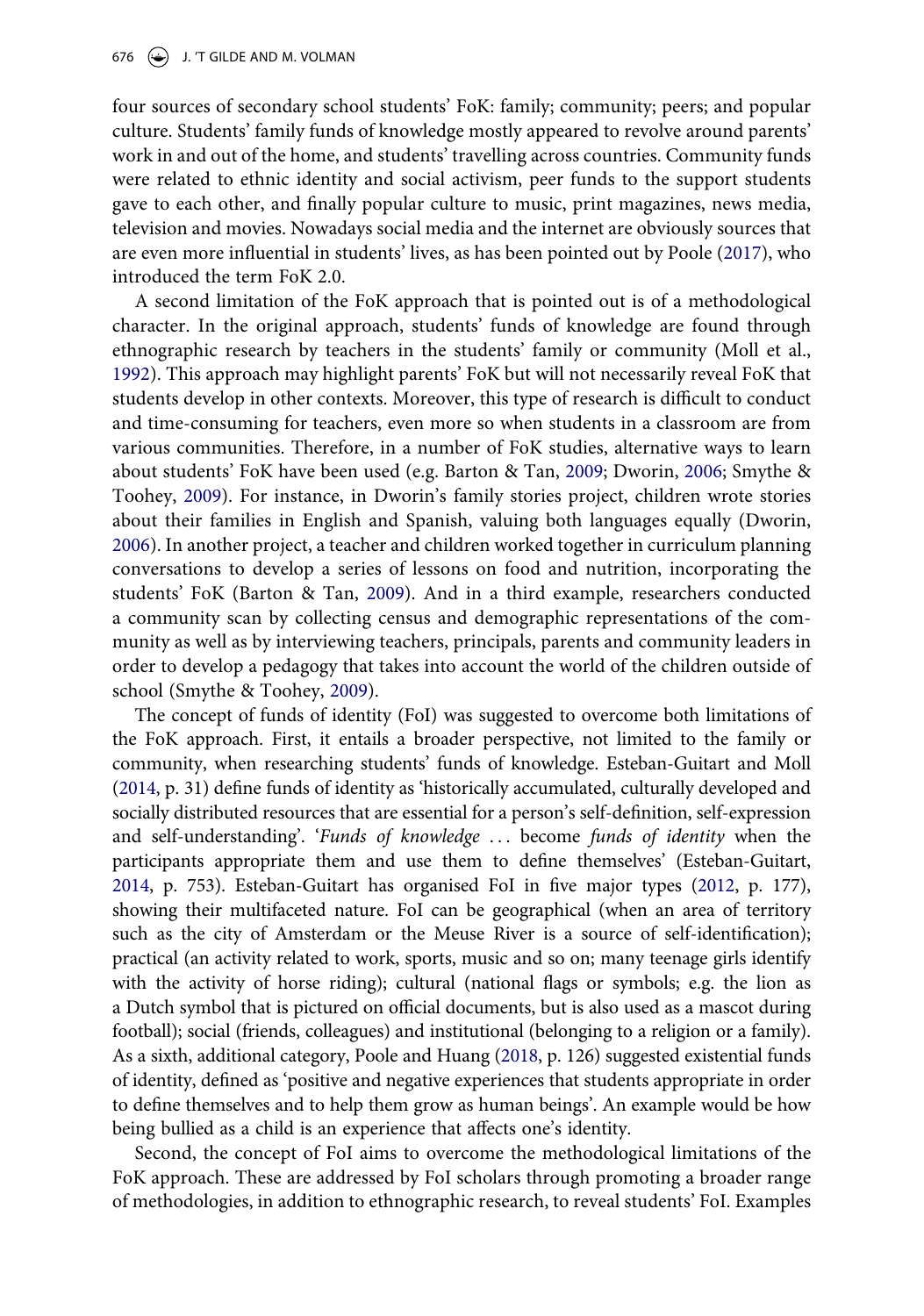include students making videos, photographs and self-portraits, writing diaries and bilingual texts, and filling shoeboxes with significant items and bringing these into the classroom (Subero et al., 2017, p. 247). Such methods are often referred to as creating identity artefacts (Esteban-Guitart, 2014; Subero et al., 2017). Teachers can use these methods in their lessons to uncover students' knowledge, skills and interests and build on these to promote and support learning.

#### *1.3. The present study*

In most studies on using students' FoK, classrooms are composed of students from one or two cultural communities, which makes doing ethnographic research in the students' communities possible (González et al., 1995; Hedges et al., 2011). However, in the increasing number of superdiverse cities all over the world, schools' student populations include students from several cultural communities. FoI research has suggested methods for uncovering students' funds of knowledge/identity in ways that are more within reach of teachers in such an educational context. However, this research has mainly consisted of case studies of a particular (group of) students' FoI (Andrews & Yee, 2006; Hedges, 2015; Hogg, 2016; Sugarman, 2010) or of educational projects that employ a particular method to identify these funds (e.g. Dworin, 2006; Smythe & Toohey, 2009; Subero et al., 2015, 2017). We collaborated with 13 primary school teachers, who wanted to find out how – in their superdiverse educational context – they could uncover students' funds of knowledge/identity and use these in their teaching. In exploring these questions, we also learned about the types of FoK/I that can be found in superdiverse classrooms. We noticed that, besides the use of methods and techniques, finding and using FoK/I requires particular pedagogical competences. Four sub-questions will therefore guide the presentation of our results:

- (1) How do teachers find students' funds of knowledge/identity?
- (2) How do teachers use students' funds of knowledge/identity?
- (3) Which types of funds of knowledge/identity are found and used?
- (4) Which pedagogical competences are needed for finding and using students' funds of knowledge/identity?

### **2. Methodology**

This study is based on a collaborative action research approach. Action research is concerned with improving practice as well as creating knowledge about practice (McNiff, Lomax, & Whitehead, 1996). Carr and Kemmis (1986, p. 165) describe action research in education as a cyclical process aiming at change 'in a specific situation, context, or working setting to improve teaching/learning'. Action research can be done in collaboration with different partners, such as teachers, colleagues, students or parents (Pine, 2009). In this research we collaborated with primary school teachers.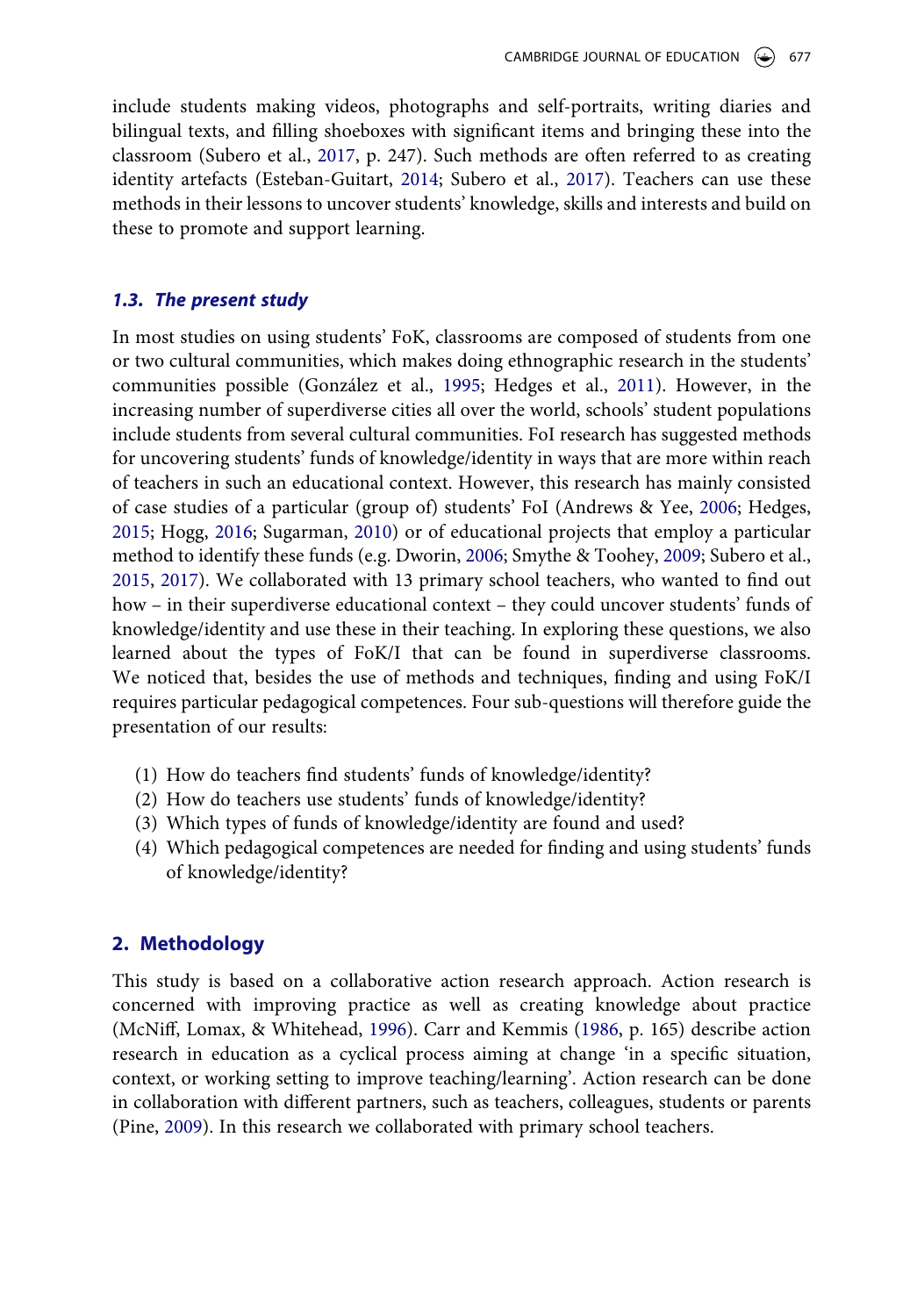## *2.1. Participants and context*

Thirteen primary school teachers from eight different primary schools in Amsterdam, the Netherlands, actively participated in this research with their students. Our university collaborates with several primary school boards in an Educational Research Lab (ERLA); we conduct practice-oriented research focused on issues related to diversity and equity in education. Schools belonging to two of those boards had expressed their interest in the FoK/I approach after the concept was introduced in an ERLA meeting. When we acquired funding for a collaborative research project addressing FoK/I, an invitation to participate was sent to all schools of those boards, and 13 teachers, supported by their principal, responded. No further selection took place.

Seven teachers were working with students aged 9 to 12 years old and five with students aged 4 to 9. Two teachers shared a class, but otherwise all teachers taught a different class. Twelve teachers were female and one male. The majority of the teachers were white Caucasians, but three teachers had a minority ethnic background (Surinamese, Antillean and Asian). They were aged between approximately 25 and 55 years old. The eight participating schools were situated in different areas of Amsterdam, meaning that the composition of their student population varied. Teaching in the schools in our research was based on different educational concepts. In the Netherlands the large majority of schools is state-funded, but there is a lot of freedom for schools in how they teach the curriculum. Table 1 contains an overview of the schools and number of participating teachers and classes.

| Table 1. Tarticipality.                              |                                   |                                     |                                         |
|------------------------------------------------------|-----------------------------------|-------------------------------------|-----------------------------------------|
| School<br>(educational concept)                      | Student<br>population             | Number of participating<br>teachers | Age of students (Grade)                 |
| 1 S-school                                           | Culturally diverse;               | 3                                   | $8-9:9-10:$                             |
| (traditional)                                        | Low SES                           |                                     | 10-11 (Grade 3, Grades 4/5,<br>Grade 6) |
| 2 B-school<br>(traditional)                          | Culturally diverse;<br>Low SES    |                                     | 8-9 (Grade 3)                           |
| 3 Ac-school<br>(Developmental Education)<br>$(DE)^*$ | Homogeneous;<br>High SES          |                                     | 10-11 (Grade 5)                         |
| 4 W-school<br>$(DE)^*$                               | Culturally diverse;<br>Mixed SES  | 2                                   | 4–6; 9–10 (KG, Grade 4)                 |
| 5 Ar-school<br>$(DE)^*$                              | Culturally diverse;<br>Middle SES | 2                                   | 4-6; 11-12 (KG, Grade 6)                |
| 6 Re-school<br>(Montessori)                          | Culturally diverse;<br>Low SES    |                                     | 6-9 (Grade 1, Grade 2, Grade 3)         |
| 7 Si-school (traditional)                            | Culturally diverse;<br>Mixed SES  | 2                                   | 7-8 (Grade 2)                           |
| 8 Ro-school<br>(traditional)                         | Culturally diverse;<br>Low SES    |                                     | 10-11 (Grade 5)                         |

|  |  | Table 1. Participants. |  |
|--|--|------------------------|--|
|--|--|------------------------|--|

*Note*: \*Developmental Education (DE) is a pedagogical approach based on sociocultural theory wherein students and teachers collaboratively work in the context of themes that refer to sociocultural practices and around which all learning is organised (Van Oers, 2009).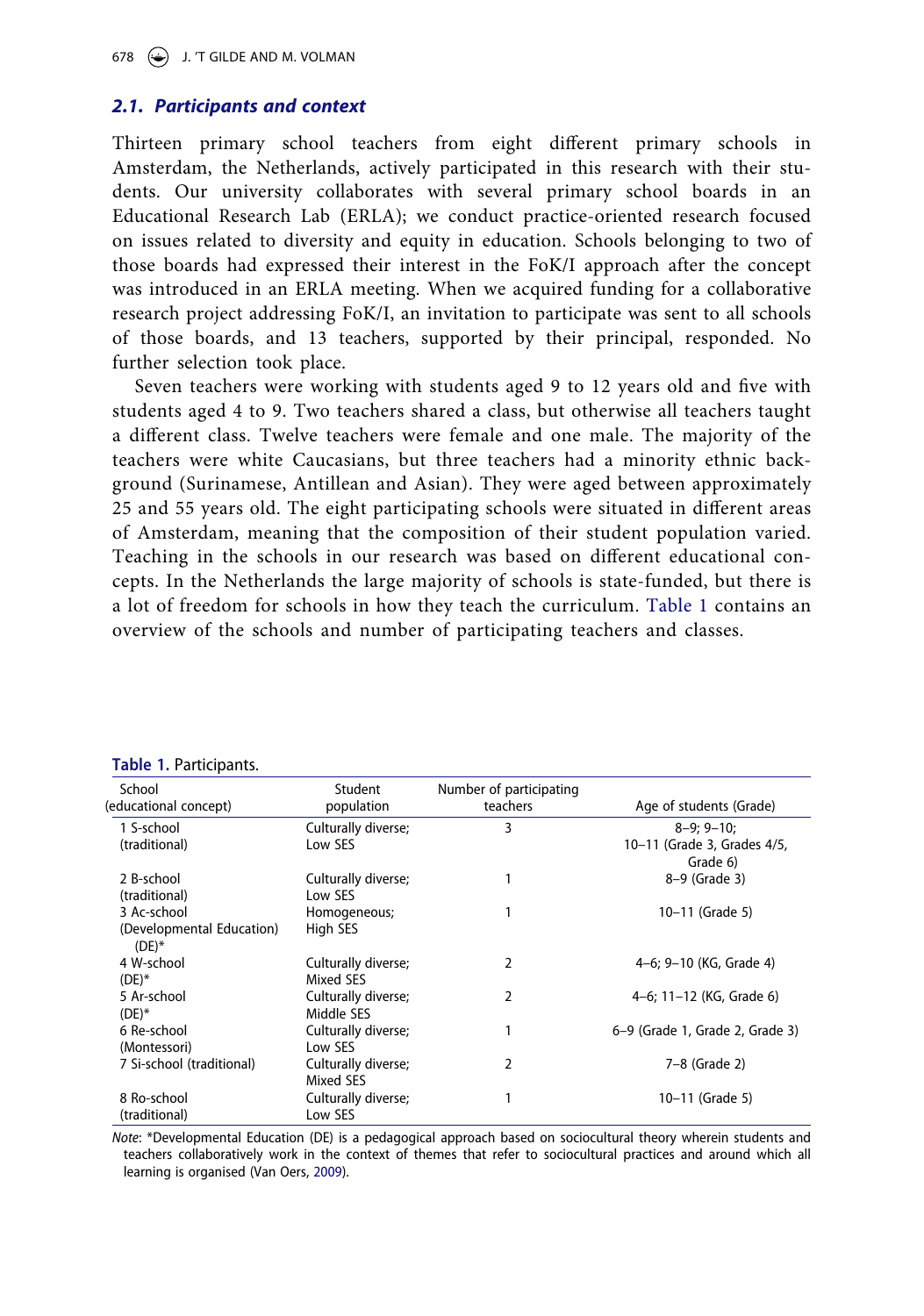#### *2.2. Data collection*

The study was conducted between September 2018 and June 2019. It consisted of two phases. During the first phase the teachers were introduced to the FoK and FoI theory in a starting meeting, and then gathered good practices of finding and using students' FoK/ I. These could be either examples found in their own teaching practice or examples from colleagues. The teachers were provided with a format to describe these examples. The format asked to describe the context of the example, which knowledge the example was about and from which type of knowledge source, how it was found, and how it was drawn upon, which effect was observed from using the knowledge, and which mechanism the teacher thought could explain the effect. Finally, the format asked to mention possibilities for improvement. A total of 26 good practices were collected. In a second meeting the good practices were discussed and related to FoK/I theory and research.

The second phase was composed of two cycles, each lasting about eight weeks, in which the teachers experimented with finding and using students' FoK/I. For each cycle teachers made an action plan for how they intended to find and use funds of knowledge of students. The action plans for the first cycle were discussed in a (third) meeting, in which the teachers shared their ideas. The plans for the second cycle were discussed in a (fourth) meeting in which the teachers also shared their experiences during the first cycle and related these to the literature. During each cycle the teachers reflected on the enactment of their plan two to four times in a pre-structured logbook. Every teacher had the same logbook format to fill in, in which the following questions were asked: Which funds of knowledge did you draw on? How did you find the funds of knowledge? How did you draw upon these funds of knowledge? What worked well and what worked not so well? The number of times the teachers filled in the logbooks and the richness of the information in the logbooks varied. A total of 72 logbook accounts were collected. At the end of each cycle, every teacher was interviewed, meaning that every teacher was interviewed twice. One teacher did not have time to write in the logbook due to other priorities and two teachers gave very few details. In those cases we used the interview to get as many details as possible. This phase was concluded with focus group interviews with the participating teachers, in which we reflected with the teachers on the yields and challenges of working with students' FoK/I. Two interviews were conducted, each with half of the group of teachers.

Summarising, the data consisted of 26 descriptions of good practices, 26 action plans, 72 logbooks, 26 teacher interviews and 2 focus group interviews.

## *2.3. Data analysis*

We analysed the logbooks, the good practices and the interviews with the teachers and students in several rounds, using Atlas.ti 8 software to summarise and display the findings systematically. In a first round of analysis, a number of deductive predetermined codes (see Table 2) was applied to text segments of the interviews and logbooks.

Then we used open coding (Strauss & Corbin, 1990) for assigning (sub)codes for references to concrete instances of these categories. For example, codes that were assigned under the category 'source' were family, community, peers, popular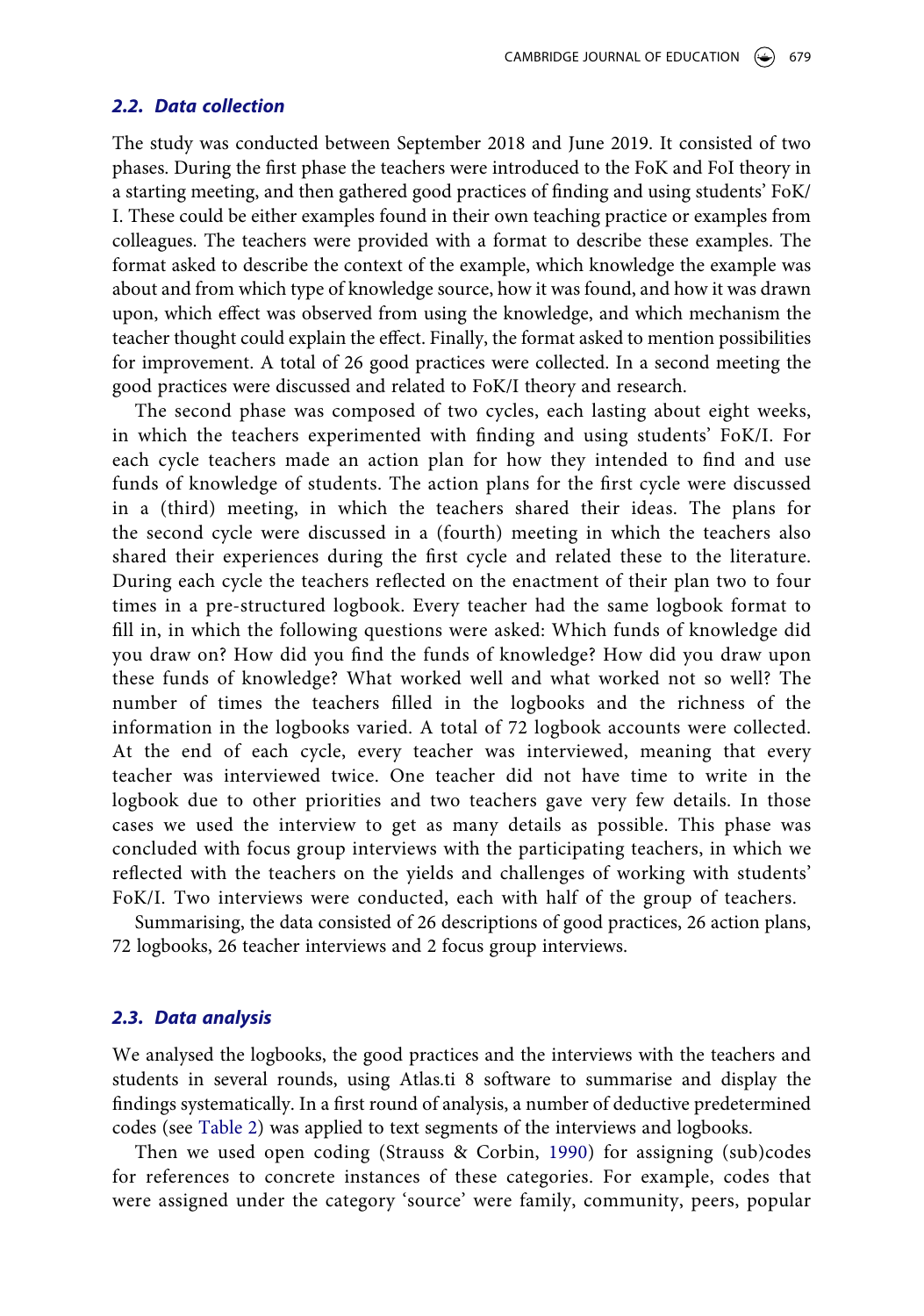#### **Table 2.** Content of the codes.

| Codes                    | Content and examples                                                                                                                                                                                                                                                                                                                                                                                                                                                                                                                                                                                       | Subcodes and<br>examples |
|--------------------------|------------------------------------------------------------------------------------------------------------------------------------------------------------------------------------------------------------------------------------------------------------------------------------------------------------------------------------------------------------------------------------------------------------------------------------------------------------------------------------------------------------------------------------------------------------------------------------------------------------|--------------------------|
| Source                   | References to the source of students' funds of knowledge, such as popular culture See Table 5<br>'[The lesson] is about rap music. It keeps them daily busy in their free time.'                                                                                                                                                                                                                                                                                                                                                                                                                           |                          |
| Knowledge                | References to the types of students' FoK/I                                                                                                                                                                                                                                                                                                                                                                                                                                                                                                                                                                 | See Table 5              |
| area                     | 'The children live and breathe [the videogame] Fortnite. Just when you finish<br>a mathematics instruction and you tell them to start working, you hear them<br>talk about how many kills they had yesterday. They make a whole planning<br>about who comes online when to play Fortnite.'                                                                                                                                                                                                                                                                                                                 |                          |
| Found                    | References to how students' FoK/I was found by the teacher<br>I played with the children in the corner which at that moment was a flower shop.<br>The student played she was a saleswoman and I came to buy flowers in her<br>shop. She used the right words and sentences: "Would you like to buy<br>a bouquet? That will be three euros". She even noticed that there were prices<br>missing in the shop and that the latter did not have a name yet and no open/<br>closed sign. When I asked her how she knew all this so well, she told me that<br>she regularly went to a flower shop with her mum.' | See Table 3              |
| Used                     | References to how students' FoK/I was drawn upon in class<br>[Three students] who often came to school by car inventoried what was required<br>to make a petrol station $[]$ . During a group moment they told the other<br>students what they had come up with. On the basis of this list we worked the<br>following days [with the whole class] on making the petrol station.                                                                                                                                                                                                                            | See Table 4              |
| Teachers'<br>competences | References to teachers' pedagogical competences needed to find and use<br>students' FoK/L                                                                                                                                                                                                                                                                                                                                                                                                                                                                                                                  | See Table 6              |
|                          | 'By recognising this special moment and inviting Meghan to tell more, the<br>children and I got to know her better. In order to recognise such moments you<br>need to be alert and also give students room for input.                                                                                                                                                                                                                                                                                                                                                                                      |                          |

culture and self. Examples of codes under the category 'Found' (references to how students' FoK/I was found by the teacher) were student tells about experience, direct teacher question, theme evokes student input and observation. This was followed by a round of axial coding (Strauss & Corbin, 1990), in which we reduced the number of subcodes by taking together codes with a similar meaning. This resulted in the final categories that we report on in the results section and Tables 3–6. For 'knowledge', for example, we took together the codes history, music and health, resulting in the code 'specific knowledge'. For 'Used', we combined the codes mathematics, spelling and comprehensive reading, forming the code 'schoolrelated skills'.

Data triangulation was used to enhance the reliability of the study; a combination of action plans, logbooks, good practices, interviews and focus groups was used as data sources. The interviews were recorded and transcribed verbatim to prevent interpretation bias. While the first author coded the data, the authors repeatedly discussed the coding scheme (and examples of how it was applied) in order to ensure the reliability of the analysis. When the first author was in doubt about a code, this was also discussed between the researchers. The trustworthiness of the findings was enhanced by discussing our preliminary results during a meeting with the participants in order to check whether it reflected the participants' reality.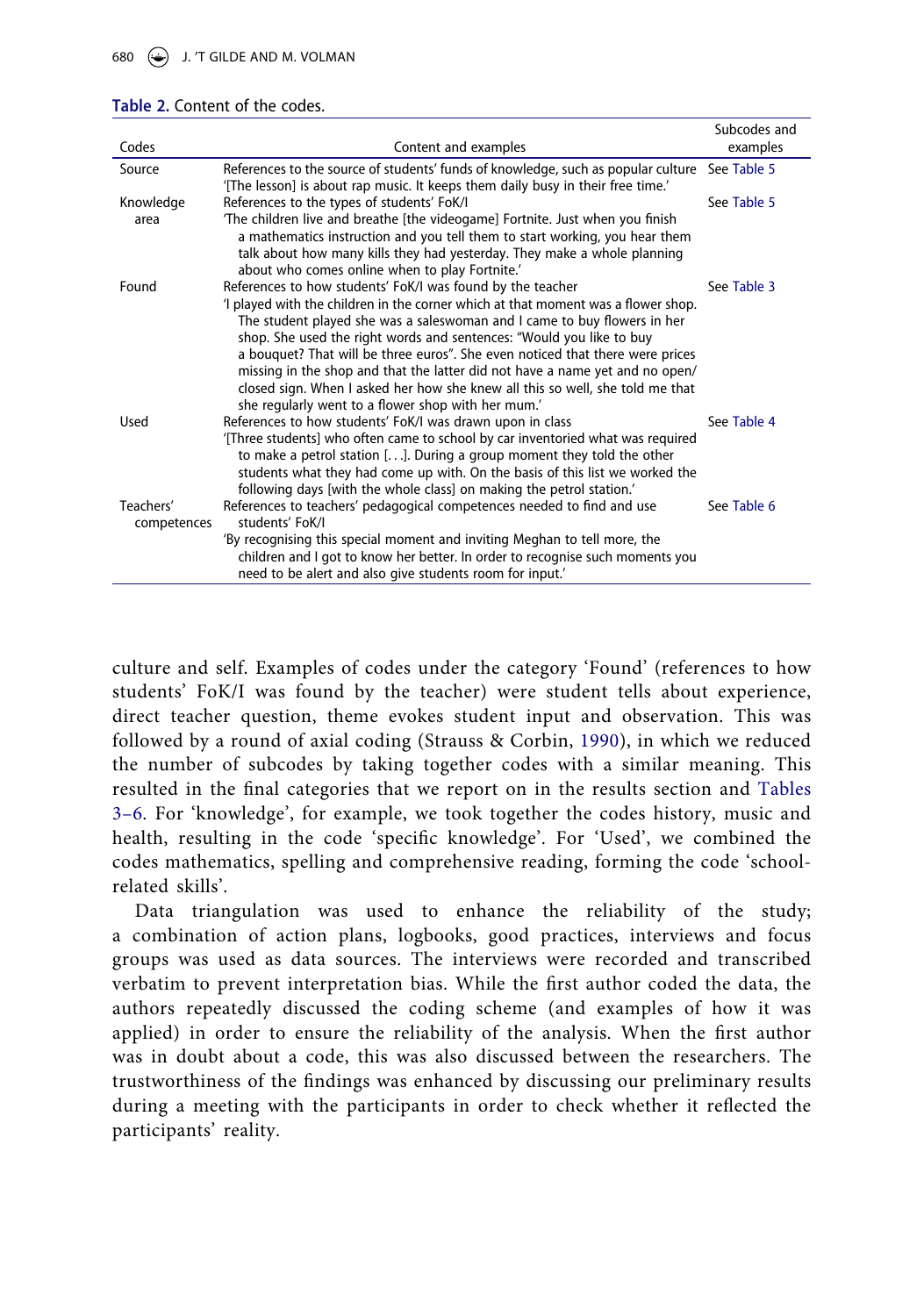#### **3. Results**

#### *3.1. Finding FoK/I*

From the good practices, action plans, logbooks and interviews it became apparent that students' FoK/I were found by teachers in many different ways (see Table 3). In the phase of collecting good practices, teachers realised that they often found students' FoK/I accidentally. During their experiments, teachers looked for FoK/I purposefully, through conversations with parents and colleagues, and through gathering information from students themselves – through questionnaires, observations and conversations with students. Sometimes regular lesson activities motivated students to reveal FoK/I. And finding out about students' FoK/I continued to happen accidentally sometimes.

To learn about students' FoK/I some teachers asked *parents* at the beginning of the year about the talents of their children and what they liked to do at home. For instance, in one class several parents indicated that their child loved to play with Lego and could make beautiful constructions with it. Other parents told the teacher that their child was very creative and liked to draw or do crafts. One teacher learned from her *colleague*  during a conversation that the children in the colleagues' class had much enjoyed an activity about the computer game Fortnite. Another teacher mentioned that, when she gets a new class at the beginning of the school year, she meets with the previous class teacher in order to learn about the class in general and about the students and their particular talents and interests.

All teachers purposively gathered *information from the students* themselves to learn about their FoK/I. One of the teachers asked students to fill in a questionnaire about their talents. Most teachers had one-to-one discussions with students about their hobbies or used informal moments to chat with them, as well as observed students. Observation of students consisted of noticing what students talked about during their role play, presentations and during breaks (for instance Fortnite, Dragon Ball Z, football), what they enjoyed doing (dancing, rapping, drawing, sports), and who was good at what during regular classes and when workshops were given by outsiders (using the iPad, archery,

| How are FoK/I found?             | Examples                                                                                        |
|----------------------------------|-------------------------------------------------------------------------------------------------|
| • Through parents and colleagues | • Discussions with parents;                                                                     |
|                                  | • Discussions with colleagues;                                                                  |
|                                  | Transmission of information when student changes teacher or class.                              |
| Through students                 |                                                                                                 |
| - Purposive teacher activity     | Ouestionnaire:                                                                                  |
|                                  | • One-to-one discussion with student:                                                           |
|                                  | • Informal discussion with group of students;                                                   |
|                                  | • Observations (during lesson or breaks);                                                       |
|                                  | • Student drawings.                                                                             |
| - As part of a lesson activity   | Classroom discussions, response to learning materials (book, documentary,<br>pictures, poster). |
| - Accidentally                   | • Participating in the activities of children (roleplay, sports);                               |
|                                  | • Student tells or shows:                                                                       |
|                                  | • Students ask attention for a specific theme.                                                  |

**Table 3.** How are FoK/I found?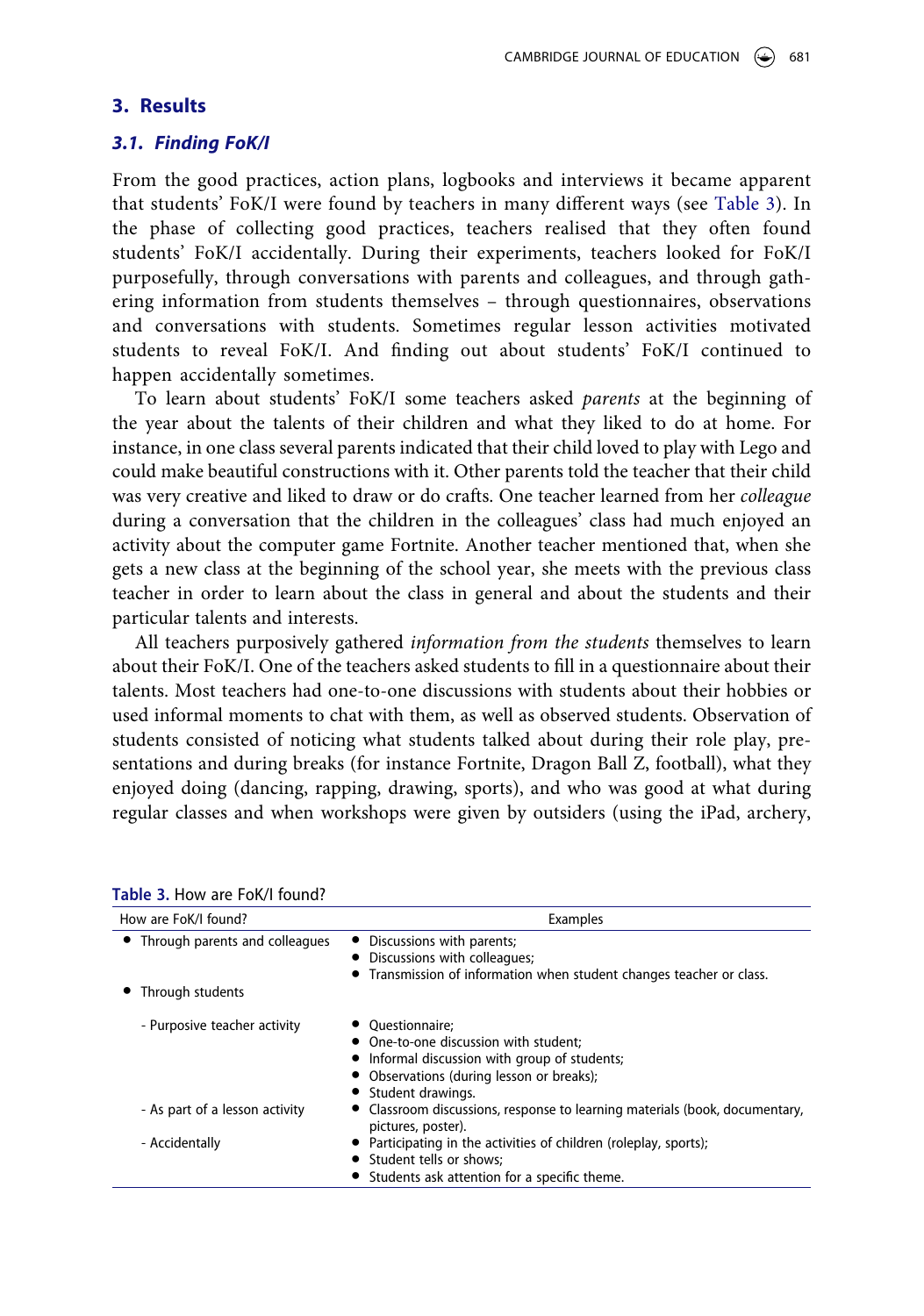drama, English language). It also included observing drawings by young children and trying to understand them.

Students' FoK/I were also found *in the context of a particular lesson or a theme*; classroom discussions were especially very helpful for this. It is common for primary teachers to sit down in a circle with students and discuss a topic: animals in the zoo, travelling habits, food waste, and so on. During such a conversation during a project on the Second World War, one student revealed himself to be very knowledgeable about the nuclear bomb. When talking about wasting food, a teacher discovered how one of her students was good at cooking 'wentelteefjes' (French toast), whereas most of the other students had never eaten those. In other cases, a student's FoK/I became apparent in a conversation on something students had watched on television (e.g. a documentary on a child's country of origin) or when visiting a museum.

Finally, students' FoK/I were sometimes found *accidentally*. While participating in a role play with young children about buying and selling flowers, one of the teachers discovered that one child was very knowledgeable about the topic as she often went with her mum to buy flowers. Other teachers described how younger children sometimes wanted to share and talk about something they were proud of, and asked the teacher to come and see something they had constructed (e.g. a garage or a museum). In some schools, older students asked their teacher if they could talk about a topic, such as a theatre play about Martin Luther King they were impressed by, or brought to school materials from the Second World War which their grandparents had kept. Students also made suggestions to the teacher about themes they were interested in (prehistory, dinosaurs, culture).

## *3.2. Building on FoK/I*

The analysis of the good practices, action plans, logbooks and interviews showed that teachers built on students' FoK/I in different ways. Their practices can be characterised along two dimensions. The first dimension concerns a focus on individual students' vs. a group's FoK/I. Teachers' FoK/I-related practices sometimes entailed placing an individual student in the spotlight, but in other cases teachers built on knowledge or skills that were shared by a group (or even the whole group) of students. The second dimension

|         | Table 4. How are foll used:                                                                                                                  |                                                                                                                                                                                                                         |
|---------|----------------------------------------------------------------------------------------------------------------------------------------------|-------------------------------------------------------------------------------------------------------------------------------------------------------------------------------------------------------------------------|
|         | Individual student's<br>FoK/I                                                                                                                | Collective FoK/I                                                                                                                                                                                                        |
| Moment  | • In individual conversation<br>• In classroom conversation                                                                                  |                                                                                                                                                                                                                         |
| Lesson  | • Student as expert: poet, rapper, using electronic<br>equipment, knowledge about road construction,<br>flowers, animals, religion, language | Use in FoK/I-related activities: drawing, map, rap,<br>$\bullet$<br>poem, drama, story, newspaper, cooking, film,<br>lapbook, game, poster                                                                              |
| Project | Student as expert: use of knowledge or skill to<br>give a workshop or guided tour for other students                                         | Themes (jobs in and around the house, design-<br>ing an island)<br>• End of the year musical or other performance<br>• Celebration of cultures/religions<br>• Food market<br>• Exposition<br>• Presentation for parents |

| Table 4. How are FoK/I used? |
|------------------------------|
|------------------------------|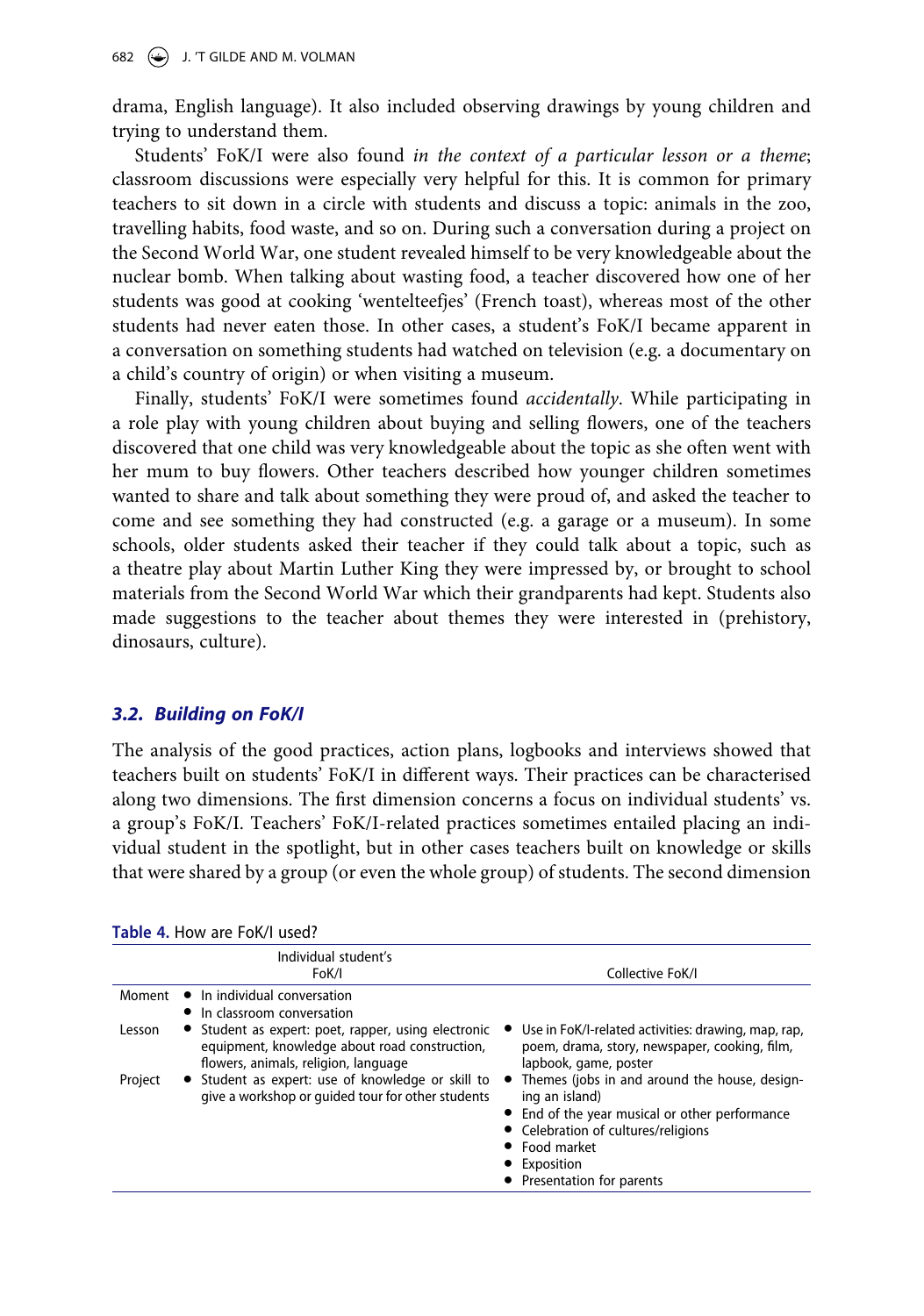concerns the scope of the FoK/I-related teaching activities. Building on students' FoK/I sometimes entailed just a brief conversation, sometimes it resulted in a lesson, and in some cases a whole project was developed, which might even go beyond the classroom and involve students from other classes and/or parents. Table 4 contains an overview.

Many teachers grasped an opportunity to give particular students the floor to share with the class something about themselves, often with the aim of allowing the student to gain confidence. For instance, after a school trip to the zoo, one teacher and the children talked about how animals hide food. A six-year-old girl who was new in the classroom, still learning Dutch and shy, starting talking about a tree, her hiding spot in her home country. The teacher decided to sit with her to have a one-to-one conversation and together they looked at different pictures of trees. Later on, the girl was able to tell her story to the entire class with the support of the illustrations, which gave her the opportunity to gain confidence and for other children to get to know her better.

Another setting in which teachers used FoK/I were lessons during which they invited a student to act as an expert; this was sometimes planned and sometimes happened unexpectedly. Students' expertise included knowledge about specific subjects such as insects, the atom bomb, religion, road construction or skills in areas such as using the computer or the iPad, speaking a foreign language and making poems. Ways in which teachers made the student act as an expert were giving a student a particular responsibility, making him/her an assistant, or asking the student to teach a lesson (e.g. an English language lesson). In one class 11- to 12-year-old students were following a lesson about making a rap. One girl who did not usually talk much in class and whose test results were below average made the most beautiful raps. As the teacher and other children realised this, they came to her to ask for help and advice. In projects, students were sometimes asked to organise workshops for other children, based on their talents. One student who experienced learning difficulties in regular class became a tour guide of the 'French museum' that was made in the class, as he spoke French fluently.

When drawing on the FoK/I of the whole group of students, creative methods were often involved, such as making a drawing, rap, poem, drama, story, newspaper, film, game, dollhouse, poster or dish. On the one hand, students' FoK/I often concerned creative skills; on the other, creative methods offer the opportunity for students to explore topics that are personally meaningful for them. For instance, students (aged 9 to 10) were asked to make a 'lapbook' about a Netherlands province of their choice. A lapbook is a file folder that students fill with games, mini-books and facts about a specific topic. The choice of the students was supposed to be based on personal interest. One student who did not like geography became very motivated to make a lapbook after she realised that she could focus on the province of her grandparents. Another teacher used popular Dutch song texts with blank spaces for children to practise conjugating verbs.

Several teachers worked with students' FoK/I for a longer duration in a project, often going beyond the classroom and involving parents or students from other classes. Two teachers of 11- to 12-year-old students decided to use FoK/I in their end-of-school musical. In one class the dances of the musical were designed by two girls who taught them to the other students. In the other class a girl wrote poems which were bundled in a booklet and sold at the musical, with the money going to charity. The class chose for the musical to be about culture. Students formed different cultural groups (Ghanaian, Antillean, Surinamese, mixed international) and created dances. The Surinamese group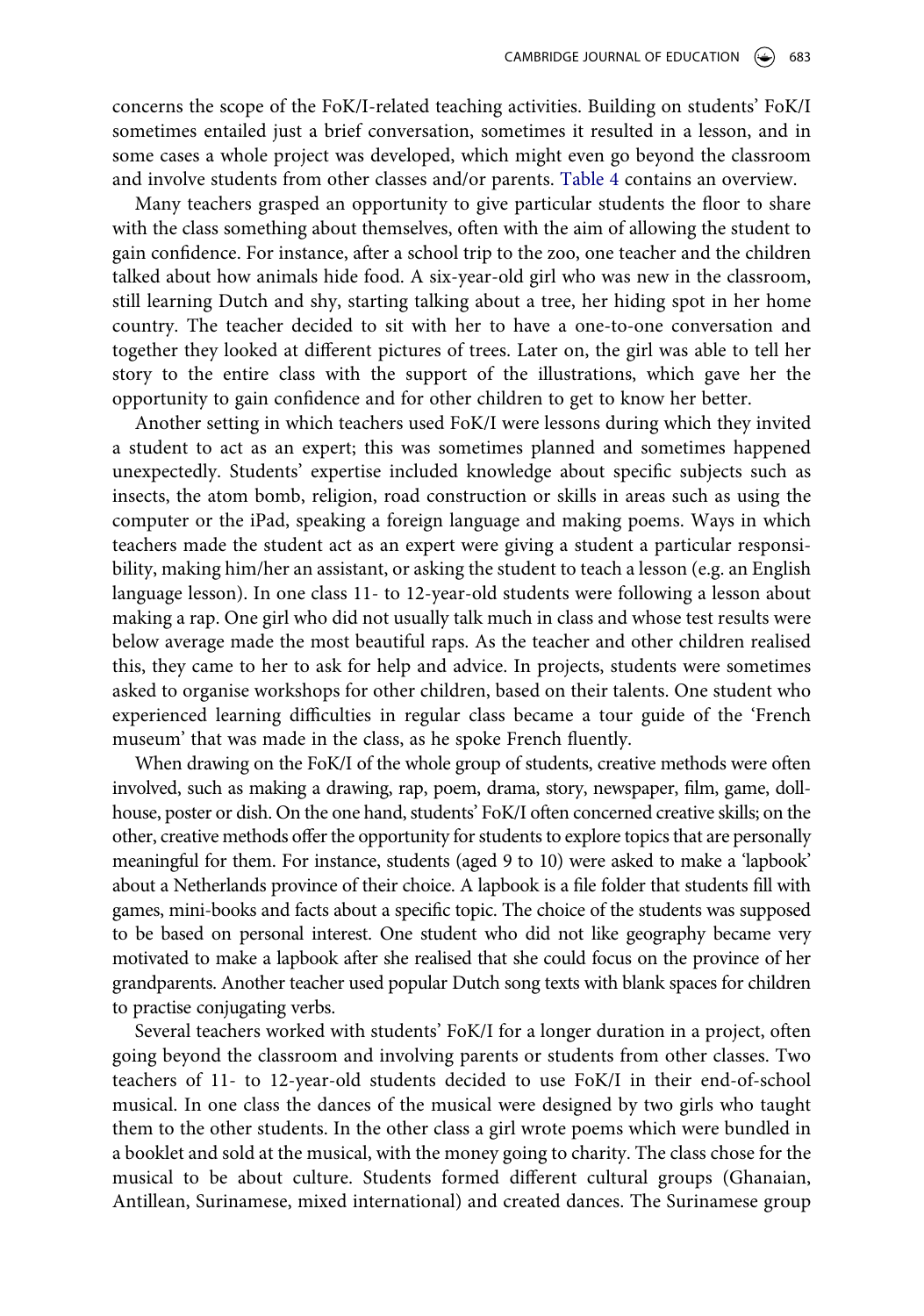wanted to do a traditional dance with drummers. One of the students, who plays in a band, composed the music and taught it to his classmates. With help of parents, the children prepared a dinner with food from all over the world for the audience.

Other projects involved a longer duration and a considerable end result too, worth sharing with other people, such as parents and other students. This was done in various ways. For example, in one school several lessons were spent with groups of children from grade one, two and three designing islands with all the facilities the students considered necessary. Parents were invited to come and see the end results. A grade six class invited parents to their museum about the Second World War, with items collected and games developed by students. In several classes the end-of-school musical or other performances for parents and families involved children using and showing their FoK/I.

Various learning goals were addressed in building on the FoK/I of (a group of) students. Students' knowledge and skills were used as an occasion to acquire new knowledge or practice new skills, academic (Dutch language, mathematics, reading, listening, geography, research, learning about a different culture), creative (drama, dance) or social-emotional (selfconfidence, dealing with challenges). In another study we analysed the effects of using students' funds of knowledge on educational outcomes in the social and personal domain (Volman & 't Gilde, 2021).

## *3.3. Types of funds of knowledge/identity*

In our research the FoK/I that teachers found and used were from two main sources: popular culture and leisure time; and family and community (see Table 5). Knowledge acquired through popular culture consisted of knowledge about computer games, such as Fortnite, Battleship and Minecraft. Teachers built on this knowledge for designing motivating learning activities: describing in detail a character from Fortnite as a Dutch language skills activity, or using Minecraft in a mathematical activity aimed at learning about the calculation of surfaces. In one class, Dragon Ball Z characters were very popular among boys. When the teacher learned that two parents were very skilled at drawing them, she invited the parents to come and teach her students. Music was also popular, especially rap among the older children (aged 10 to 12). Some teachers used songs and dances from YouTube to identify the FoK/I of their students. Besides popular culture, other leisure activities such as dancing, football and gymnastics were important sources of knowledge for many students. Peers and popular culture appeared hard to distinguish as sources, as students' interest in popular culture was always shared with peers and sometimes the entire class. For instance, Fortnite was very popular among entire classes and dancing was an interest shared by groups of students.

|  |  |  |  |  |  | Table 5. Sources of FoK/I and knowledge areas. |  |
|--|--|--|--|--|--|------------------------------------------------|--|
|--|--|--|--|--|--|------------------------------------------------|--|

| Sources                             | Knowledge areas                                                                                                                      |
|-------------------------------------|--------------------------------------------------------------------------------------------------------------------------------------|
| Popular culture and<br>leisure time | Language, music, culture, sports, relationships, collaboration, several substantial topics                                           |
| Family and community                | Language, religion, culture, daily travel, animals and pets, flower shopping, construction<br>tools, sustainability, peace, emotions |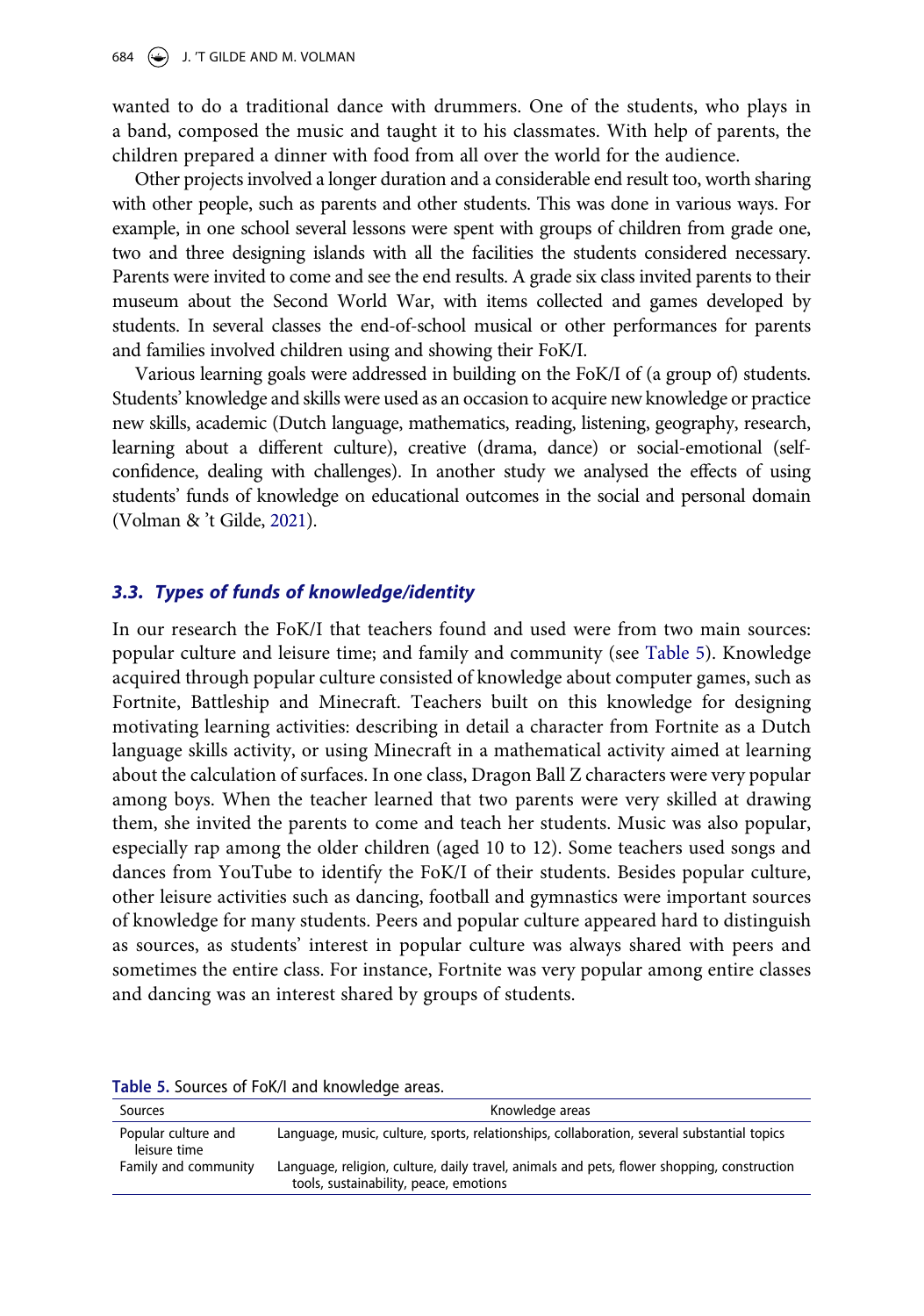Family and community appeared to be closely related and it was often difficult to distinguish sources. Knowledge from these sources, for example, concerned language, religion, travelling, animals and pets, flower shopping, construction tools, sustainability, peace and emotions. Teachers used this knowledge by having students teach each other some words in the language they spoke at home, interviewing a family member who worked at a utility company on the topic of sustainability, and discussing by which means of transport students go to school and what they do when taking the bus or the car.

It is noticeable that in the lower grades (ages four to six), teachers mostly used themes that were close to the children's experiences at home or in the community, whereas we only found one example of using popular culture in these grades (the use of Beyblades, a line of spinning top toys).

#### *3.4. Teacher competences*

In the logbooks, good practices and interviews, teachers also reflected on their actions and the pedagogical competences needed for finding and drawing upon FoK/I. Table 6 contains an overview.

Teachers indicated that, in order to find students' FoK/I, you first of all need to be aware of the existence of these funds. Secondly, it is important to be attentive to students, and to be alert for knowledge that students may possess. Thirdly, one must show sincere interest in that knowledge. One teacher described how she was talking with her four-tosix-year-old students about which animals live in the zoo and how in other countries these animals live freely in nature and not enclosed. One boy then named sheep. The reaction of the teacher was that sheep do not live in the zoo, to which the student replied that there are many sheep walking freely in Morocco. The teacher described how she saw that the student was disappointed that she did not give him more attention after his contribution. The teacher therefore decided to get a book about sheep, look for pictures of a herd of sheep in Morocco, and sit down with the student to ask questions, showing

| Pedagogical competences for finding<br>FoK/I |                                                                                                |
|----------------------------------------------|------------------------------------------------------------------------------------------------|
| Paying attention                             | Being aware                                                                                    |
|                                              | Being alert                                                                                    |
|                                              | Showing sincere interest                                                                       |
|                                              |                                                                                                |
| Showing something of yourself                | Sharing own experiences                                                                        |
|                                              | Vulnerability                                                                                  |
| Flexibility                                  | Openness                                                                                       |
|                                              | Flexibility                                                                                    |
| Pedagogical competences for using<br>FoK/I   |                                                                                                |
| Being focused on meaningfulness              | • Taking into account students' experiences and relating the curriculum to<br>students' lives: |
|                                              | • Choosing a sociocultural practice as context for learning                                    |
| Having trust and giving<br>responsibility    | Giving students room, space and freedom, encouragement                                         |
| Thinking along                               | • Asking questions, encouraging reflection and going into depth                                |
|                                              | • Facilitating by providing materials                                                          |
|                                              | • Offering structure (setting goals, rules; planning)                                          |
|                                              |                                                                                                |
|                                              | Coming up with ideas that relate to a student's specific FoK/I                                 |
|                                              |                                                                                                |

| Table 6. Pedagogical competences for finding and using FoK/I. |  |  |  |  |
|---------------------------------------------------------------|--|--|--|--|
|---------------------------------------------------------------|--|--|--|--|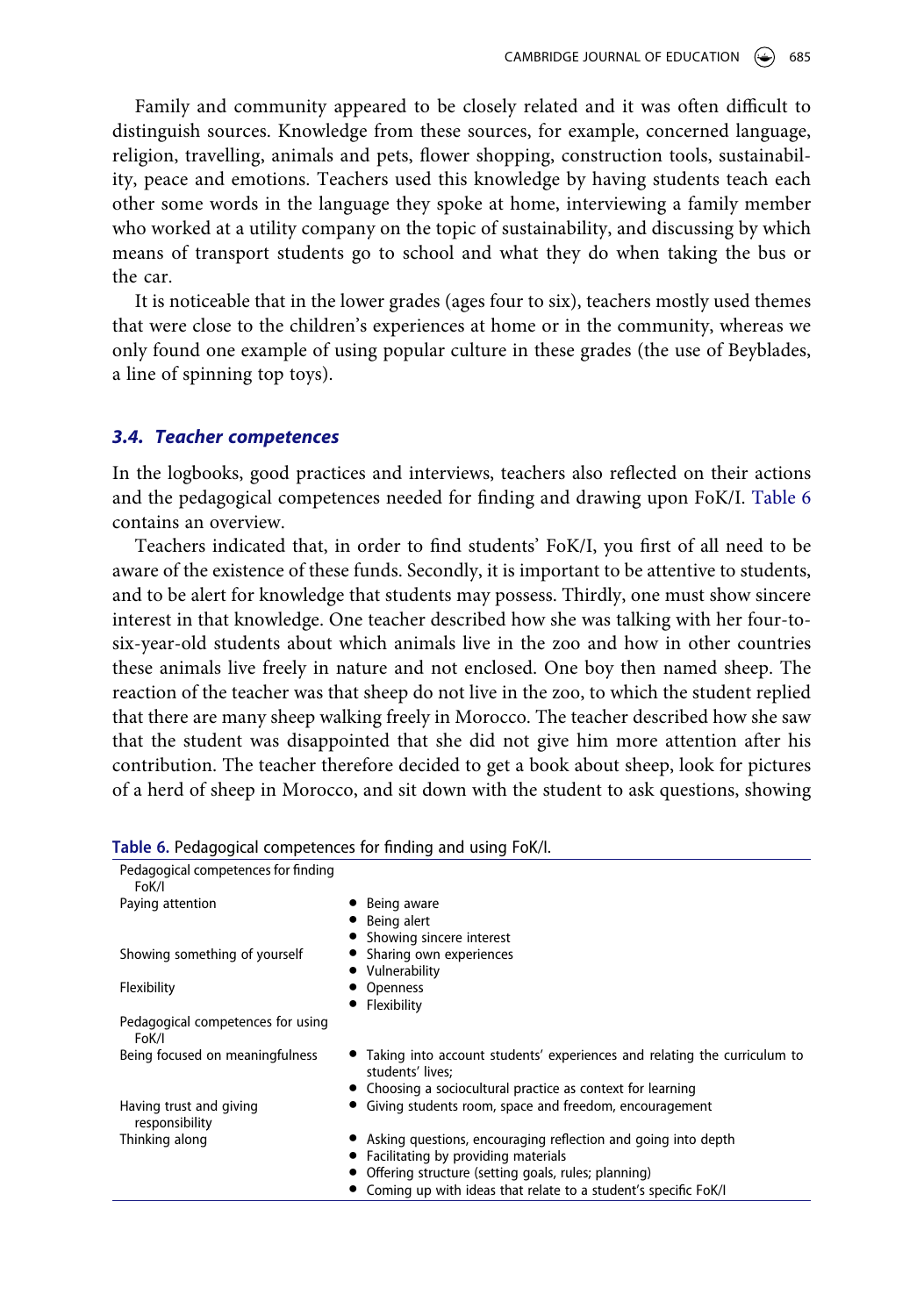genuine interest in talking about the sheep he had seen. In the interviews, she pointed out that listening and watching non-verbal reactions are important competences in order to be able to find students' FoK/I. Teachers also mentioned more structured methods that invite students to talk about their experiences related to a chosen theme.

Several teachers mentioned that showing something of yourself, which implies making yourself vulnerable, can stimulate students to do the same. One teacher, who had his students making rap songs, also wrote a rap about his own life and his cultural background and performed it in front of his students. Several teachers mentioned the importance of showing vulnerability, for example by expressing their fears, and showing that they have gaps in their skills and knowledge for which they need support from the children. One teacher had observed that some of her students really loved football. After a football workshop organised by the Ajax Foundation (Ajax is the most successful football club of Amsterdam), she used football examples in mathematics, which students liked a lot. She also explained to her students that she was unable to keep the ball up, but that she would like to learn how to do it. Students then started coaching and motivating her, a common endeavour which ultimately positively affected the climate in her class.

According to all teachers, finding students' FoK/I requires openness and flexibility. Teachers explained how students come up with ideas that need more time than first planned by the teacher. For instance, when students of one of the teachers started writing a rap, they got so enthusiastic that they also wanted to make their own beat, which took extra time. Sometimes students come up with stories or knowledge in relation to a theme, showing their interest in it and then the teacher needs to decide whether or not to give the floor to the student at that moment. Teachers indicated that they had to practise letting go of the planning for a moment, in order to seize the opportunity to discover students' FoK/I. Some teachers also pointed out how keeping logbooks or being interviewed helped them reflect on and become aware of the actions they took to find and use students' FoK/I.

Teachers mentioned three important pedagogical competences they needed in drawing on students' FoK/I: being focused on the meaningfulness of learning activities; trusting students and giving them responsibility; and thinking along. Some teachers explained how they built on the input of their students in order to develop themes with which the children could easily identify, such as health, insects, emotions and so on. In this sense, making use of students' FoK/I is a way to improve the meaningfulness of learning in school. One of the teachers unexpectedly found her students showing an interest in handprints from prehistoric times, and therefore decided to elaborate on that theme. Another teacher described how, during a discussion about insects, several children appeared to have an interesting story about cockroaches, which made her decide to develop some lessons around this theme. In the schools that used the Vygotsky-based pedagogy of Developmental Education, it was common practice to develop such themes together with the students and to use sociocultural practices as contexts for learning.

Teachers also described that they learned to trust their students, and, sometimes hesitantly at first, gave students space and responsibility. For instance, a teacher encouraged three students, who were fluent in English, to develop and teach an English lesson. She had to trust that they were able to take over her role. Another teacher was motivated by the wish of her students to make a movie about their school year. Even though the idea actually scared her, she let her students take responsibility and control over the process.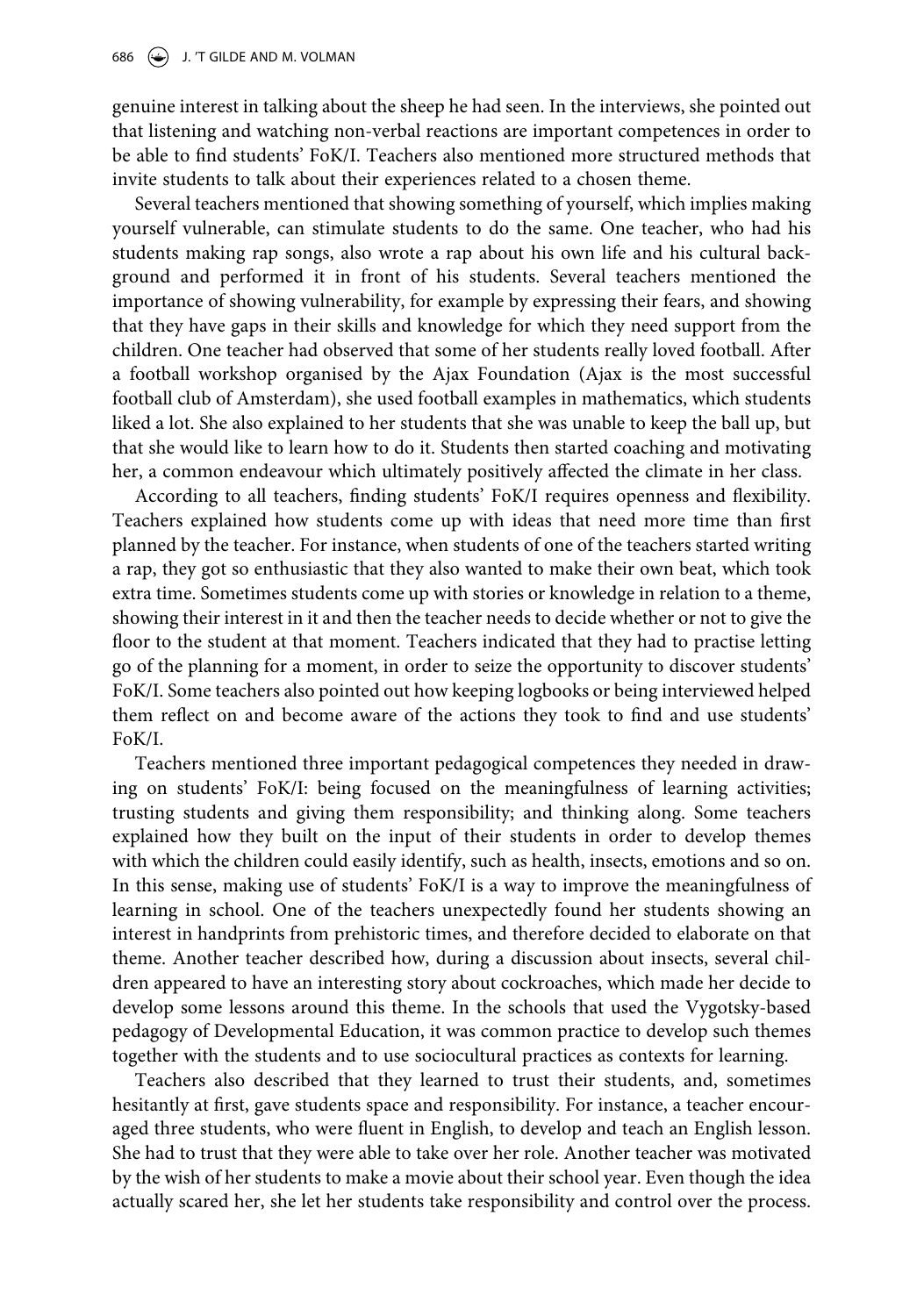Being able to think along is another competence that is required, when building on students' FoK/I, and that was described in detail by many teachers. They refer to facilitating and scaffolding the learning process by providing materials (books about a topic, pictures, information sheets), offering structure (setting goals and making a plan), talking with students and asking questions to encourage them to reflect, and going into depth. In the example of students making a movie, the teacher encouraged them and would think along when students asked for her help. She supported students' planning and group processes. Some teachers also mentioned that thinking along focused on individual students, in order to help them assume a role in a project. For instance, they encouraged students to think about their talents and how they could use those to make a contribution to the project.

## **4. Discussion and conclusion**

When teachers get more insight into their students' funds of knowledge and funds of identity, they can draw on students' experiences and resources in order to connect the curriculum with students' interests, prior knowledge and life experience, making their lessons more meaningful to students (Esteban-Guitart & Moll, 2014; Moll et al., 1992; Volman & 't Gilde, 2021). This is highly relevant with a view to inclusion and equal opportunities for a diverse student population in the increasing number of superdiverse cities all over the world. In a collaborative action research project we investigated, together with 13 primary school teachers from primary schools with a diverse student population, how they found students' funds of knowledge and used these in their teaching.

Our study resulted in a framework that categorises and illustrates FoK/I-related teaching activities, i.e. ways in which teachers can find and build on students' FoK/I. It also identifies competences that teachers need when they want to integrate FoK/I into their teaching.

Teachers in our study *found* students' FoK/I in a variety of ways: through conversations with parents and colleagues; by purposefully gathering information (e.g. through questionnaires, observations and conversations with students); through teaching activities during lessons; and often found accidentally. We categorised the ways in which teachers *built on* students' FoK/I along two dimensions. The first dimension distinguishes between the individual vs. collective character of students' resources: teachers either focused on an individual student or drew on FoK/I of a group of students or the whole class. The second dimension concerns the scope of the teaching activities. Teachers built on students' FoK/I in activities that varied from brief or longer conversations to whole lessons and even projects. The FoK/I that the teachers in our study found and built on were from two main sources: popular culture and leisure time (e.g. computer games, rap music, dancing, football language) and family and community (e.g. language, religion, travelling, pets, construction tools, emotions). Teachers suggested a number of competences that teachers need in order to integrate FoK/I into their teaching. In order to be able to find students' FoK/I teachers first of all need to be aware of the existence of students' FoK/I; they also need to be willing to show something of themselves and to be flexible. For building on students' FoK/I, three pedagogical competences were mentioned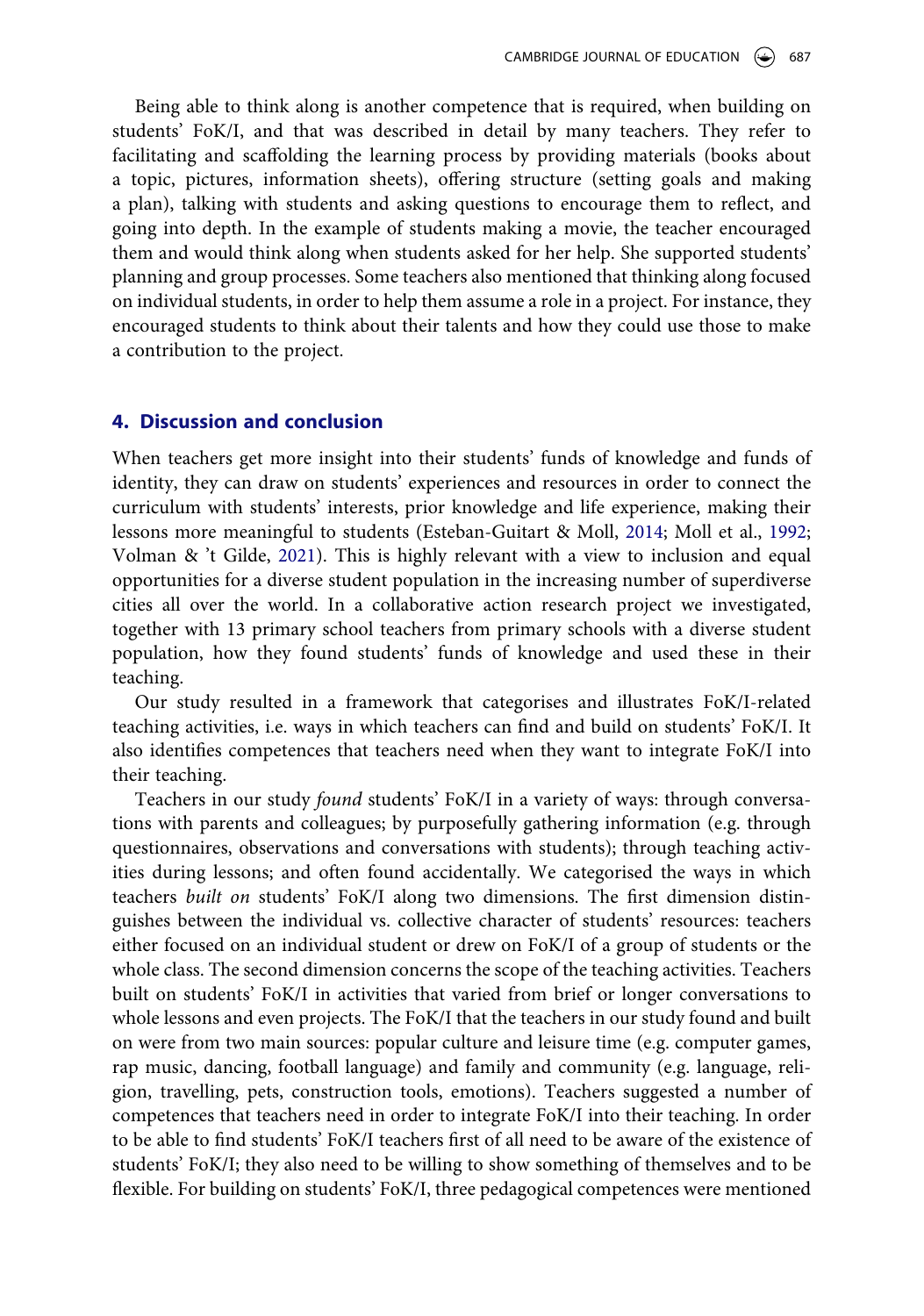as important: having trust in students; thinking along; and being focused on the meaningfulness of learning activities.

The knowledge that teachers uncovered during the project can indeed be characterised as funds of identity; it concerned knowledge that students experienced as meaningful and as part of who they are. Some examples were obviously funds of knowledge: knowledge that students acquire in their families and community, such as knowledge of language, religion or certain types of food. However, many examples concerned popular culture and peer group knowledge, as was already suggested by Moje et al. (2004). But other than Moje et al. (2004), we could not distinguish peers and popular culture as separate sources. This may be explained by the younger age of the students in our study, for whom leisure activities are largely undertaken with peers and often concern playing computer games. It also proved difficult to distinguish family and community sources, maybe again because of the young age of the students, who do not participate in the community independently, but rather through their families. The fact that in the lower grades teachers mainly used FoK/I from the children's homes and communities, rather than from popular culture, is interesting, given that Hedges et al. (2011) in their research in kindergarten (children aged 6 months to 5 years old) found that references to popular culture were the most numerous, including television programmes, fast-food restaurants and movies.

We did find some of the types of FoI that were distinguished by Esteban-Guitart (2012) in our data. However, they were unevenly represented. Cultural and practical funds were best represented, followed by geographical and social funds of identity. We found no examples of the institutional type. In the example of the end-of-school musical, students used many cultural symbols such as the flag, a dish and a traditional dance from their country of origin. In other examples, children taught words from their mother tongue to fellow students and parents came to talk about their religion and culture. Doing repair work in the home, shopping for flowers, playing a music instrument or practising a sport can be considered practical funds of identity. In this category we also classified leisure activities such as playing Fortnite or Minecraft, listening to or singing popular songs. As for the geographical category, children told the teacher about animals or a tree they knew or saw in their country of origin or where they went for visiting family, such as Morocco and Curaçao. Finally, children mentioned parents, grandparents and other family members in their stories and schoolwork. The category of existential funds that was proposed by Poole and Huang (2018) did not really occur. This may be due to the young age of the students, but teachers may also not be particularly keen to address experiences that are emotional and difficult to handle for students. Nevertheless, we think that the approach of this research project may also be a way to address these types of experiences in the classroom, although of course this should be done with care. The same holds for perspectives of students that teachers may find undesirable or inappropriate (e.g. discriminatory). This approach allows such perspectives to come to the fore, which makes it possible to discuss them and present students with alternative views.

This study has a number of limitations. First of all, several grades and schools working from different educational concepts were involved in the study. This may be considered a lack of focus, but on the other hand, this resulted in a wide range of possible ways to find and draw on FoK/I, that may inspire other teachers and that enabled us to come up with a meaningful categorisation. A focus on a particular grade or on a particular method of finding or drawing on FoK/I is, however, recommended for future studies. Secondly,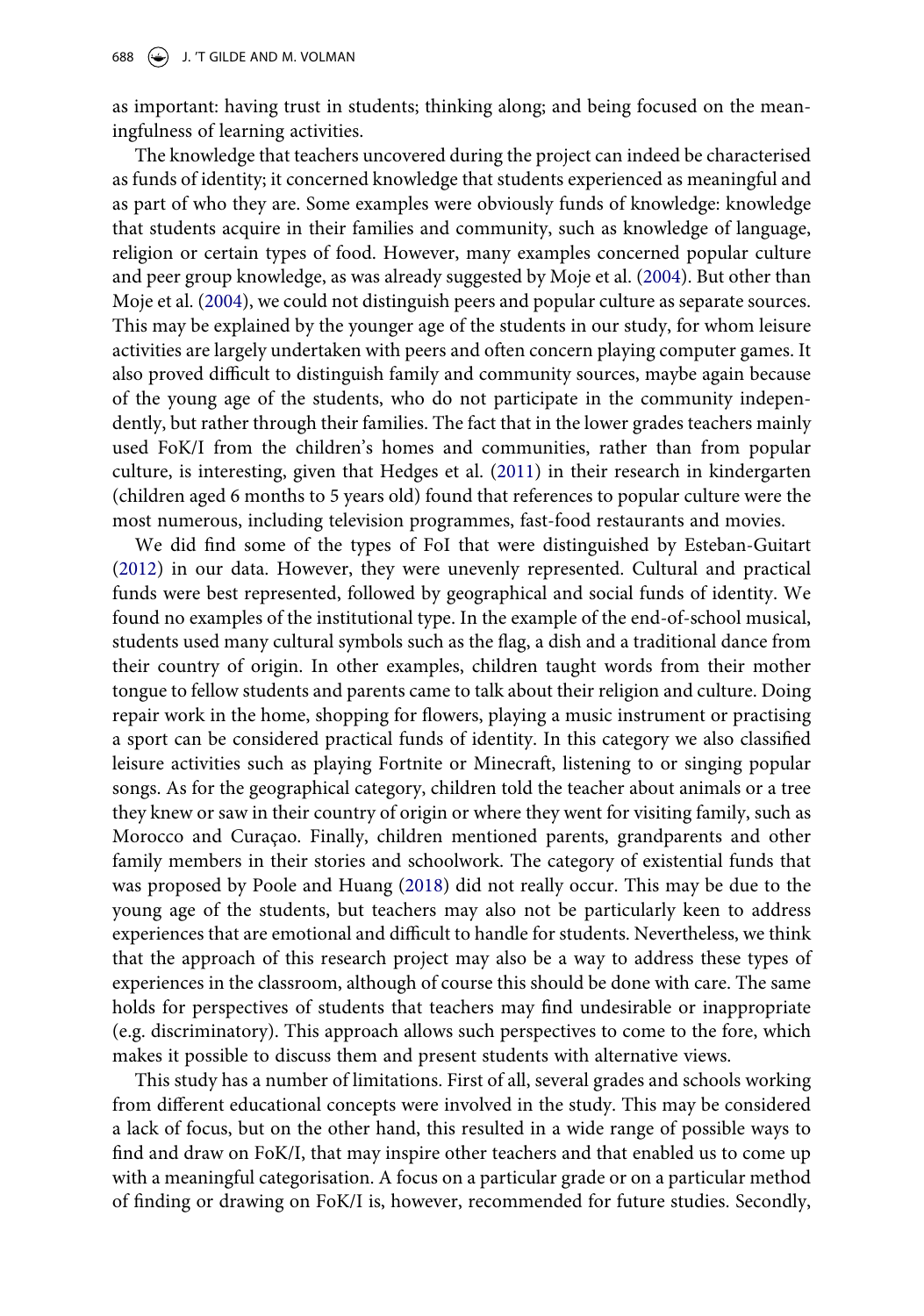the methods that FoI researchers proposed as an addition to the ethnographic methodologies of the FoK approach (e.g. making self-portraits, writing diaries and filling shoeboxes, often referred to as identity artefacts [Esteban-Guitart, 2014; Subero et al., 2017]) were hardly used by the teachers in our study. This may be explained by the fact that they focused on methods that were close to their usual practice. Future research on the effects of particular methods of finding and using FoK/I, however, should include such arts-based methods, as they seem promising, and not that difficult to fit in. Finally, we did not study the effects of teachers' endeavours in revealing and drawing on students' FoK/I. Future research should investigate whether drawing on FoK/I results in effects at the student level, such as improved learning results, motivation for learning and selfconfidence.

Finally, we would also like to point out some possible risks and pitfalls in how teachers apply drawing on students' FoK/I. First of all, some teachers seemed to be drawn towards revealing special talents of individual students, whereas the FoK/I approach emphasises that every student has knowledge and experiences that are worthwhile. Another pitfall is to overemphasise differences between students and adopt an essentialist or folkloristic approach when drawing on students' cultural background (Gay, 2003). The FoK approach is a very accessible and inspiring way for teachers to address diversity in the classroom. However, instructional surface characteristics of the FoK/I approach should not be isolated from its theoretical base. FoK/I theory emphasised that acknowledging and building on students' diverse cultural knowledge and skills should go beyond attention to food, dance and music. It also entails, for example, integrating multicultural content into the curriculum and responding to ethnic diversity in the delivery of instruction. Thirdly, drawing on students' FoK/I is not only about making teaching more motivating by focusing on issues that are familiar to students. Using students' FoK/I aims to go deeper and further than that. It aims to make students experience that the knowledge and skills they have acquired in their families, and communities, in their leisure time and with their peers are worthwhile, while at the same time connecting these knowledges and skills with the curriculum that students are supposed to master, and thus bridge the gap that may exist between students' experiences in and out of school.

To conclude, our findings contribute to the research field in several ways. First, our findings resulted in a framework of ways in which a FoK/I approach can be applied in classroom teaching in diverse classrooms. Previous research did not focus on classrooms that were as superdiverse as the classrooms in our study, and often described special projects instead of 'ordinary' daily classroom practices. Second, our findings suggest that the knowledge sources distinguished by Moje et al. (2004) and the categories of FoI distinguished by Esteban-Guitart (2012) and Poole and Huang (2018) are not necessarily relevant for all age groups. Relevant sources and types of FoK/I may differ depending on the age of students. A third contribution is that this study is the first to reflect in detail on the competences that teachers need when they start integrating a FoK/I approach in their teaching. The framework we developed also constitutes a contribution to educational practices. It can be a useful tool in teacher education and professionalisation programmes. It can inspire and support teachers in determining how to integrate a FoK/I approach into their teaching, and it can help teachers reflect on the competences they might need to develop in order to do so successfully.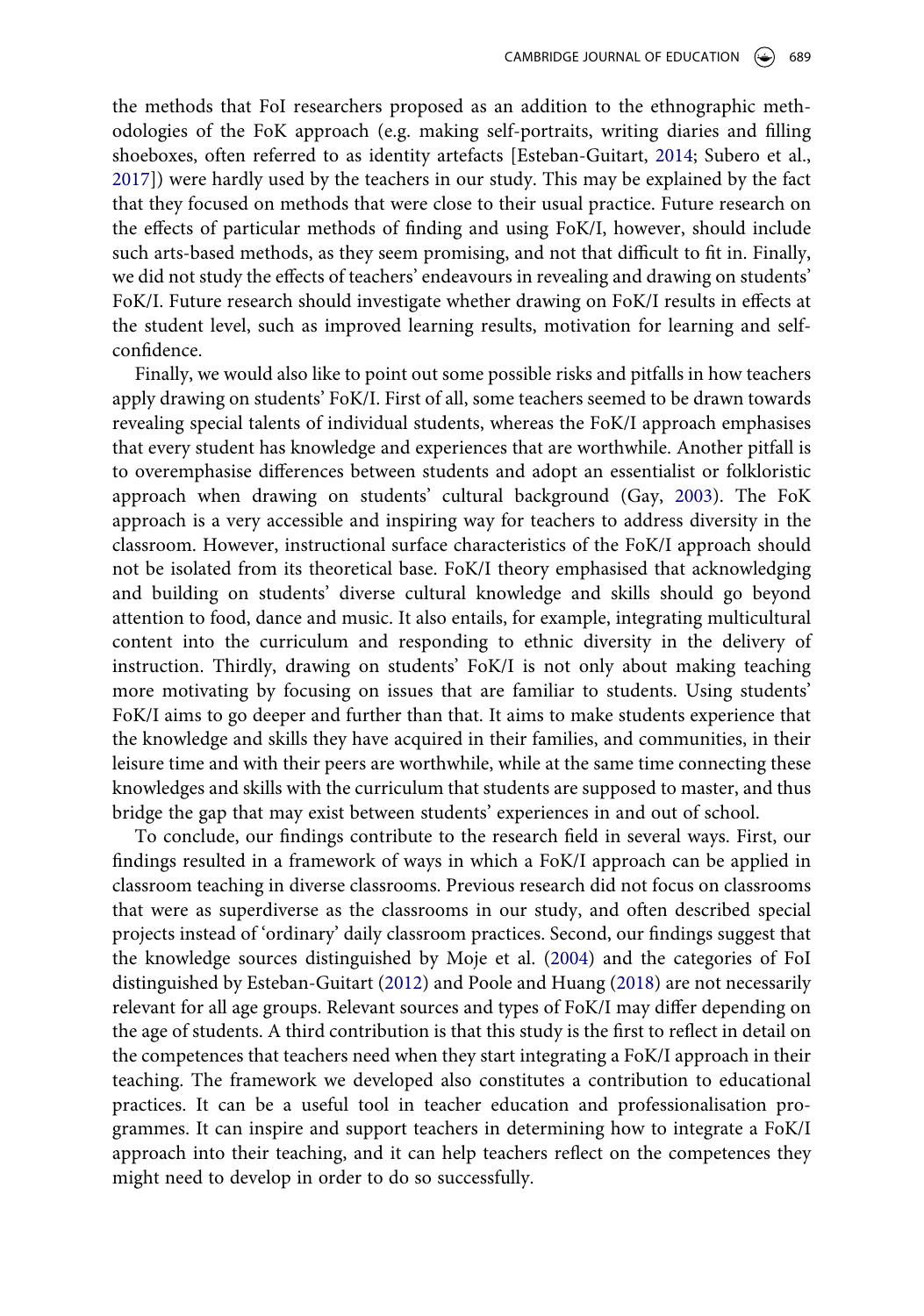## **Disclosure statement**

No potential conflict of interest was reported by the authors.

## **Funding**

This work was supported by the Dutch National Funding Agency for Educational Research (NRO), under grant number 40.5.18500.008.

### **ORCID**

Monique Volman D http://orcid.org/0000-0001-9217-1402

## **References**

- Andrews, J., & Yee, W. C. (2006). Children's 'funds of knowledge' and their real life activities: Two minority ethnic children learning in out-of-school contexts in the UK. *Educational Review*, *58*  (4), 435–449.
- Ares, N., & Buendía, E. (2007). Opportunities lost: Local translations of advocacy policy conversations. *Teachers College Record*, *109*(3), 561–589.
- Banks, J. A. (1993). The canon debate, knowledge construction, and multicultural education. *Educational Researcher*, *22*(5), 4–14.
- Barton, A. C., & Tan, E. (2009). Funds of knowledge and discourses and hybrid space. *Journal of Research in Science Teaching*, *46*(1), 50–73.
- Bronkhorst, L., & Akkerman, S. (2016). At the boundary of school: Continuity and discontinuity in learning across contexts. *Educational Research Review*, *19*, 18–35.
- Carr, W., & Kemmis, S. (1986). *Becoming critical: Education, knowledge and action research*. Philadelphia, PA: Falmer Press.
- Cockrell, K. S., Placier, P. L., Cockrell, D. H., & Middleton, J. N. (1999). Coming to terms with 'diversity' and 'multiculturalism' in teacher education: Learning about our students, changing our practice. *Teaching and Teacher Education*, *15*, 351–366.
- Dworin, J. E. (2006). The family stories project: Using funds of knowledge for writing. *The Reading Teacher*, *59*(6), 510–520.
- Esteban-Guitart, M. (2012). Towards a multimethodological approach to identification of funds of identity, small stories and master narratives. *Narrative Inquiry*, *22*(1), 173–180.
- Esteban-Guitart, M. (2014). Funds of identity. In T. Teo (Ed.), *Encyclopaedia of critical psychology*  (pp. 752–757). New York, NY: Springer.
- Esteban-Guitart, M. (2016). *Funds of identity. Connecting meaningful learning experiences in and out of school*. New York, NY: Cambridge University Press.
- Esteban-Guitart, M., & Moll, L. (2014). Funds of identity: A new concept based on funds of knowledge approach. *Culture & Psychology*, *20*, 31–48.
- Gay, G. (2003). The importance of multicultural education. *Educational Leadership*, *61*(4), 30–35.
- González, N., & Moll, L. (2002). Cruzande el Puente: Building bridges to funds of knowledge. *Educational Policy*, *16*(4), 623–641.
- González, N., Moll, L. C., & Amanti, C. (2005). *Funds of knowledge: Theorizing practices in households, communities, and classrooms*. Mahwah, NJ: Lawrence Erlbaum Associates.
- González, N., Moll, L. C., Tenery, M. F., Rivera, A., Rendon, P., Gonzales, R., & Amanti, C. (1995). Funds of knowledge for teaching in Latino households. *Urban Education*, *29*(4), 443–470.
- Hedges, H. (2015). Sophia's funds of knowledge: Theoretical and pedagogical insights, possibilities and dilemmas. *International Journal of Early Years Education*, *23*(1), 83–96.
- Hedges, H., Cullen, J., & Jordan, B. (2011). Early years curriculum: Funds of knowledge as a conceptual framework for children's interests. *Journal of Curriculum Studies*, *43*, 185–205.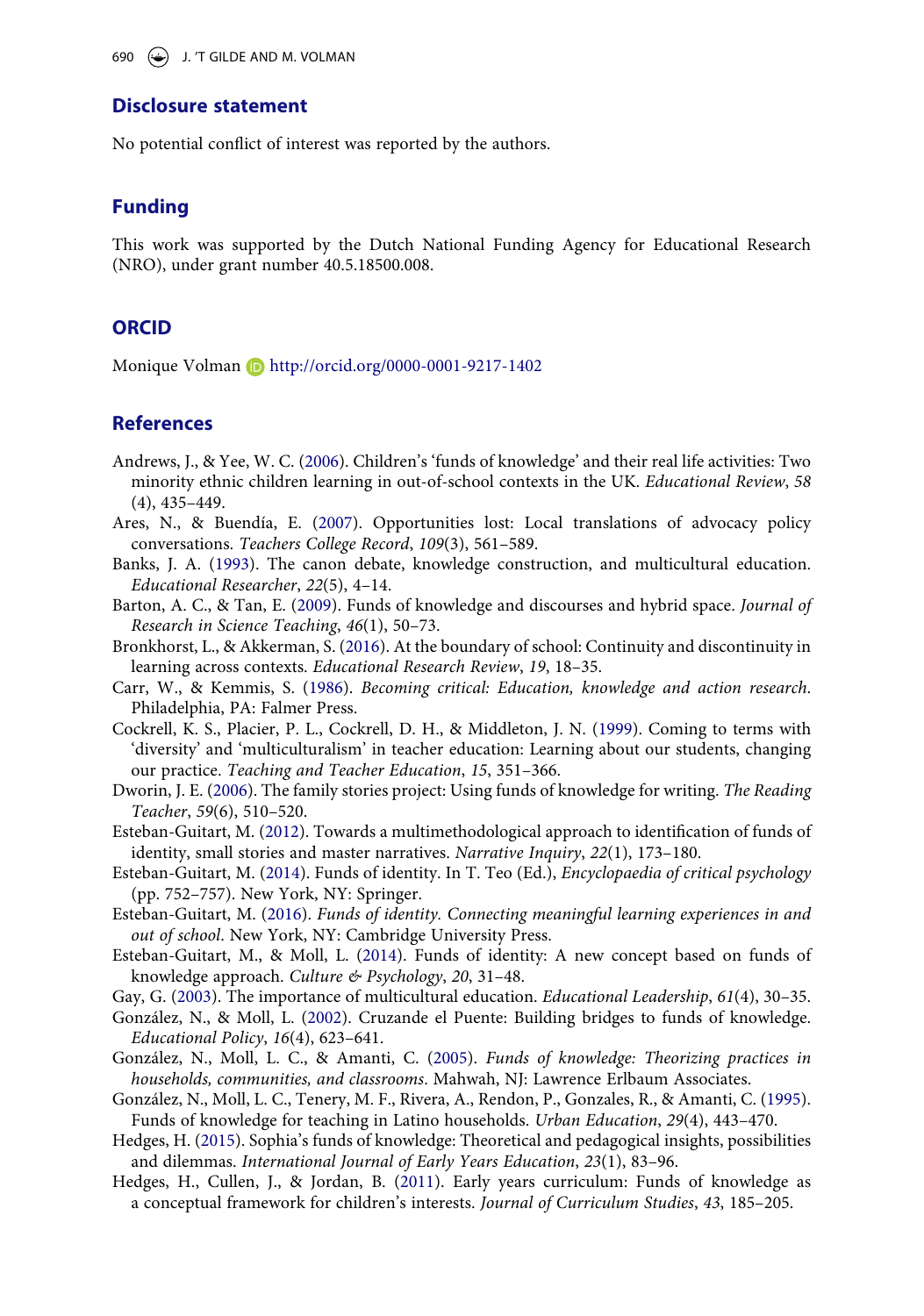- Hogg, L. (2015). Applying funds of knowledge theory to support minoritized students' learning: A review of pedagogical approaches. In R. V. Nata (Ed.), *Progress in education* (Vol. 37, pp. 93–112). Hauppage, NY: Nova Publishers.
- Hogg, L. (2016). Applying funds of knowledge theory in a New Zealand high school: New directions for pedagogical practice. *Teachers and Curriculum*, *16*(1), 49–55.
- Hogg, L., & Volman, M. (2020). A synthesis of funds of identity research: Purposes, tools, pedagogical approaches, and outcomes. *Review of Educational Research*, *90*(6), 862–895.
- Irvine, J. J. (2003). *Educating teachers for diversity: Seeing with a cultural eye*. New York, NY: Teachers College Press.
- Joves, P., Siques, C., & Esteban-Guitart, M. (2015). The incorporation of funds of knowledge and funds of identity of students and their families into educational practice: A case study from Catalonia, Spain. *Teaching and Teacher Education*, *49*, 68–77.
- Lee, C. D. (2001). Is October Brown Chinese? A cultural modeling activity system for underachieving students. *American Educational Research Journal*, *38*(1), 97–141.
- McIntyre, E., Rosebery, A. S., & González, N. (Eds.). (2001). *Classroom diversity: Connecting curriculum to students' lives*. Portsmouth, NH: Heinemann.
- McNiff, J., Lomax, P., & Whitehead, J. (1996). *You and your action research project*. New York, NY: Routledge.
- Mercado, C. I. (2005). Seeing what's there: Language and literacy funds of knowledge in New York Puerto Rican homes. In A. Zentella (Red.), *Building on strengths: Language and literacy in Latino families and communities* (pp. 134–147). New York, NY: Teachers College Press.
- Moje, E. B., Ciechanowski, K. M., Kramer, K., Ellis, L., Carrillo, R., & Collazo, T. (2004). Working toward third space in content area literacy: An examination of everyday funds of knowledge and discourse. *Reading Research Quarterly*, *39*(1), 38–70.
- Moll, L., Amanti, C., Neff, D., & González, N. (1992). Funds of knowledge for teaching: Using a qualitative approach to connect homes and classrooms. *Theory into Practice*, *31*(2), 132–141.
- Olmedo, I. M. (2004). Raising transnational issues in a multicultural curriculum project. *Urban Education*, *39*(3), 241–265.
- Pine, G. J. (2009). *Teacher action research: Building knowledge democracies*. Thousand Oaks, CA: Sage.
- Poole, A. (2017). Funds of knowledge 2.0: Towards digital funds of identity. *Learning, Culture and Social Interaction*, *13*, 50–59.
- Poole, A., & Huang, J. (2018). Resituating funds of identity within contemporary interpretations of Perezhivanie. *Mind, Culture and Activity*, *25*(2), 125–137.
- Rios-Aguilar, C., Kiyama, J. M., Gravitt, M., & Moll, L. C. (2011). Funds of knowledge for the poor and forms of capital for the rich? A capital approach to examining funds of knowledge. *Theory and Research in Education*, *9*, 163–184.
- Rubinstein-Avila, E. (2006). Connecting with Latino learners. *Educational Leadership*, *63*(5), 38.
- Smythe, S., & Toohey, K. (2009). Investigating sociohistorical contexts and practices through a community scan: A Canadian Punjabi–Sikh example. *Language and Education*, *23*(1), 37–57.
- Strauss, A. L., & Corbin, J. M. (1990). *Basics of qualitative research: Grounded theory procedures and techniques*. Thousand Oaks, CA: Sage.
- Subero, D., Vila, I., & Esteban-Guitart, M. (2015). Some contemporary forms of the funds of knowledge approach. Developing culturally responsive pedagogy for social justice. *International Journal of Educational Psychology*, *4*, 33–53.
- Subero, D., Vujasinović, E., & Esteban-Guitart, M. (2017). Mobilising funds of identity in and out of school. *Cambridge Journal of Education*, *47*(2), 247–263.
- Sugarman, S. (2010). Seeing past fences: Finding funds of knowledge for ethical teaching. *The New Educator*, *6*(2), 96–117.
- Valencia, R. R. (2010). *Dismantling contemporary deficit thinking: Educational thought and practice*. New York, NY: Routledge.